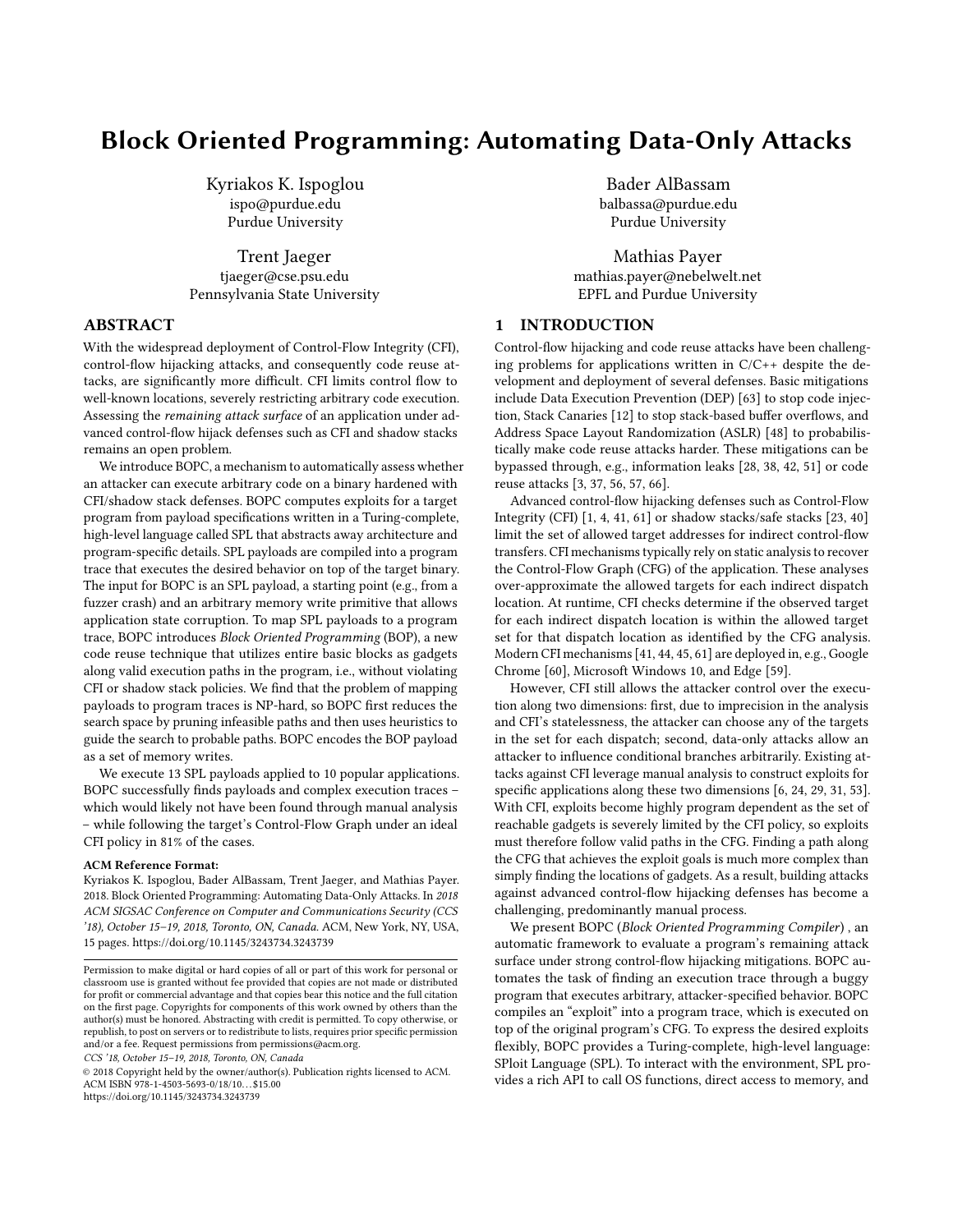an abstraction for hardware registers. BOPC takes as input an SPL payload and a starting point (e.g., found through fuzzing or manual analysis) and returns a trace through the program (encoded as a set of memory writes) that encodes the SPL payload.

The core component of BOPC is the mapping process through a novel code reuse technique we call Block Oriented Programming (BOP). First, BOPC translates the SPL payload into constraints for individual statements and, for each statement, searches for basic blocks in the target binary that satisfy these constraints (called candidate blocks). At this point, SPL abstracts register assignments from the underlying architecture. Second, BOPC infers a resource (register and state) mapping for each SPL statement, iterating through the set of candidate blocks and turning them into functional blocks. Functional blocks can be used to execute a concrete instantiation of the given SPL statement. Third, BOPC constructs a trace that connects each functional block through dispatcher blocks. Since the mapping process is NP-hard, to find a solution in reasonable time BOPC first prunes the set of functional blocks per statement to constrain the search space and then uses a ranking based on the proximity of individual functional blocks as a heuristic when searching for dispatcher gadgets.

We evaluate BOPC on 10 popular network daemons and setuid programs, demonstrating that BOPC can generate traces from a set of 13 test payloads. Our test payloads are both reasonable exploit payloads (e.g., calling execve with attacker-controlled parameters) as well as a demonstration of the computational capabilities of SPL (e.g., loops and conditionals). Applications of BOPC go beyond an attack framework. We envision BOPC as a tool for defenders and software developers to highlight the residual attack surface of a program. For example, a developer can test whether a bug at a particular statement enables a practical code reuse attack in the program. Overall, we present the following contributions:

- Abstraction: We introduce SPL, a C dialect with access to virtual registers and an API to call OS and other library functions, suitable for writing exploit payloads. SPL enables the necessary abstraction to scale to large applications.
- Search: Development of a trace module that allows execution of an arbitrary payload, written in SPL, using the target binary's code. The trace module considers strong defenses such as DEP, ASLR, shadow stacks, and CFI alone or in combination. The trace module enables the discovery of viable mappings through a search process.
- Evaluation: Evaluation of our prototype demonstrates the generality of our mechanism and uncovers exploitable vulnerabilities where manual exploitation may have been infeasible. For 10 target programs, BOPC successfully generates exploit payloads and program traces to implement code reuse attacks for 13 SPL exploit payloads for 81% of the cases.

## 2 BACKGROUND AND RELATED WORK

Initially, exploits relied on simple code injection to execute arbitrary code. The deployment of Data Execution Prevention (DEP) [\[63\]](#page-13-0) mitigated code injection and attacks moved to reusing existing code. The first code reuse technique, return to libc [\[26\]](#page-12-23), simply reused existing libc functions. Return Oriented Programming (ROP) [\[56\]](#page-12-8) extended code reuse to a Turing-complete technique. ROP locates small sequences of code which end with a return instruction, called "gadgets." Gadgets are connected by injecting the correct state, e.g., by preparing a set of invocation frames on the stack [\[56\]](#page-12-8). A number of code reuse variations followed [\[3,](#page-12-6) [9,](#page-12-24) [32\]](#page-12-25), extending the approach from return instructions to arbitrary indirect control-flow transfers.

Several tools [\[30,](#page-12-26) [46,](#page-12-27) [52,](#page-12-28) [54\]](#page-12-29) seek to automate ROP payload generation. However, the automation suffers from inherent limitations. These tools fail to find gadgets in the target binary that do not follow the expected form "inst1; inst2; ... retn;" as they search for a set of hard coded gadgets that form pre-determined gadget chains. Instead of abstracting the required computation, they search for specific gadgets. If any gadget is not found or if a more complex gadget chain is needed, these tools degenerate to gadget dump tools, leaving the process of gadget chaining to the researcher who manually creates exploits from discovered gadgets.

The invention of code reuse attacks resulted in a plethora of new detection mechanisms based on execution anomalies and heuristics [\[10,](#page-12-30) [25,](#page-12-31) [35,](#page-12-32) [47,](#page-12-33) [50\]](#page-12-34) such as frequency of return instructions. Such heuristics can often be bypassed [\[7\]](#page-12-35).

While the aforementioned tools help to craft appropriate payloads, finding the vulnerability is an orthogonal process. Automatic Exploit Generation (AEG) [\[2\]](#page-12-36) was the first attempt to automatically find vulnerabilities and generate exploits for them. AEG is limited in that it does not assume any defenses (such as the now basic DEP or ASLR mitigations). The generated exploits are therefore buffer overflows followed by static shellcode.

# 2.1 Control Flow Integrity

Control Flow Integrity [\[1,](#page-12-10) [4,](#page-12-11) [41,](#page-12-12) [61\]](#page-13-2) (CFI) mitigates control-flow hijacking to arbitrary locations (and therefore code reuse attacks). CFI restricts the set of potential targets that are reachable from an indirect dispatch. While CFI does not stop the initial memory corruption, it validates the code pointer before it is used. CFI infers an (overapproixmate) CFG of the program to determine the allowed targets for each indirect control-flow transfer. Before each indirect dispatch, the target address is checked to determine if it is a valid edge in the CFG, and if not an exception is thrown. This limits the freedom for the attacker, as she can only target a small set of targets instead of any executable byte in memory. For example, an attacker may overwrite a function pointer through a buffer overflow, but the function pointer is checked before it is used. Note that CFI targets forward edges, i.e., virtual dispatchers for C++ or indirect function calls for C.

With CFI, code reuse attacks become harder, but not impossible [\[6,](#page-12-18) [29,](#page-12-20) [31,](#page-12-21) [53\]](#page-12-22). Depending on the application and strength of the CFI mechanism, CFI can be bypassed with Turing-complete payloads, which are often highly complex to comply with the CFG. So far, these code-reuse attacks rely on manually constructed payloads.

Deployed CFI implementations [\[41,](#page-12-12) [44,](#page-12-15) [45,](#page-12-16) [49,](#page-12-37) [61\]](#page-13-2) use a static over-approximation of the CFG based on method prototypes and class hierarchy. PittyPat [\[27\]](#page-12-38) and PathArmor [\[64\]](#page-13-4) introduce path sensitivity that evaluates partial execution paths. Newton [\[65\]](#page-13-5) introduced a framework that reasons about the strength of defenses, including CFI. Newton exposes indirect pointers (along with their allowed target set) that are reachable (i.e., controllable by an adversary) through given entry points. While Newton displays all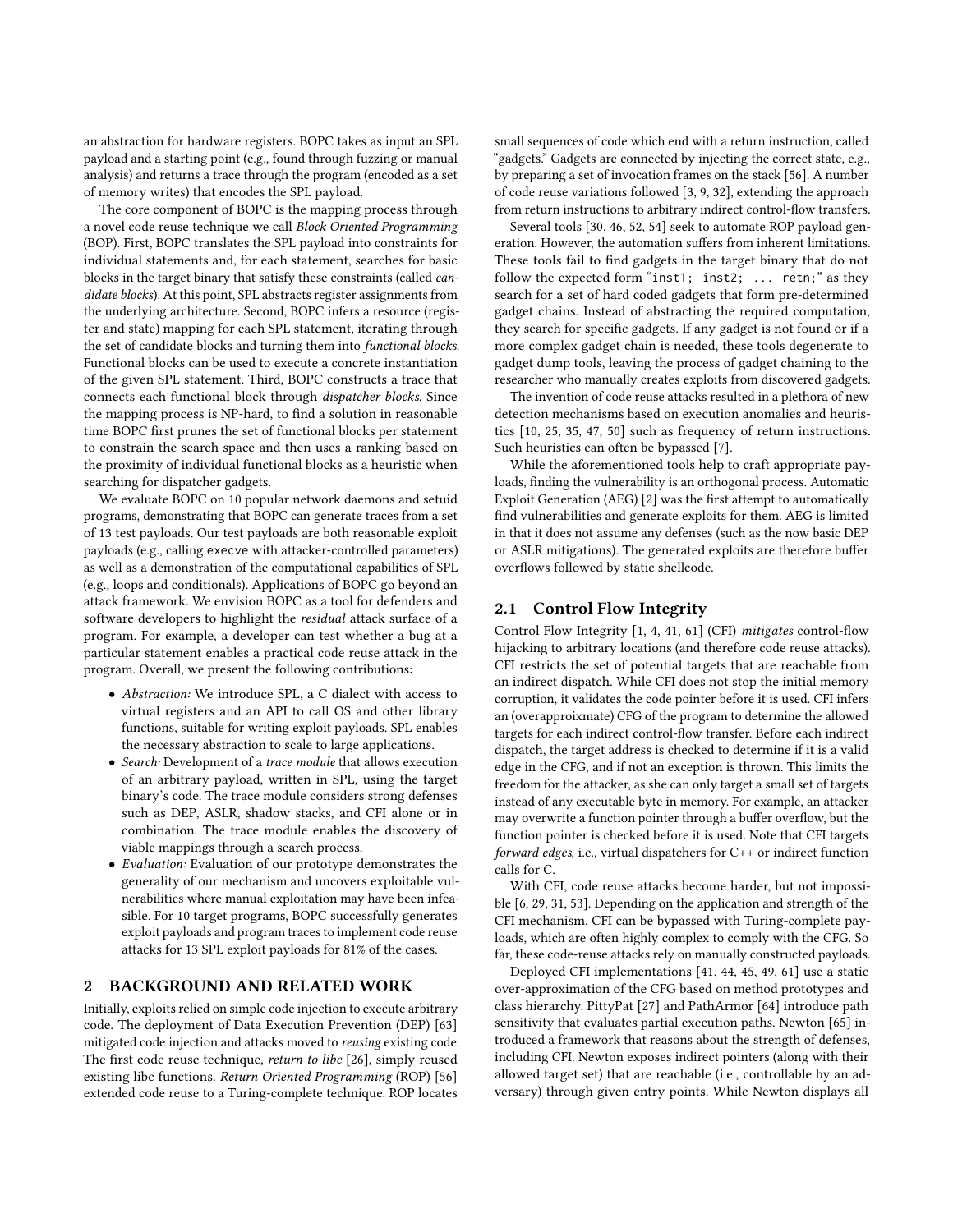usable "gadgets," it cannot stitch them together and effectively is a CFI-aware ROP gadget search tool that helps an analyst to manually construct an attack.

# 2.2 Shadow Stacks

While CFI protects forward edges in the CFG (i.e., function pointers or virtual dispatch), a shadow stack orthogonally protects backward edges (i.e., return addresses). Shadow stacks keep a protected copy (called shadow) of all return addresses on a separate, protected stack. Function calls store the return address both on the regular stack and on the shadow stack. When returning from a function, the mitigation checks for equivalence and reports an error if the two return addresses do not match. The shadow stack itself is assumed to be at a protected memory location to keep the adversary from tampering with it. Shadow stacks enforce stack integrity and protect the binary from any control-flow hijacking attack against the backward edge.

#### 2.3 Data-only Attacks

While CFI mitigates code-reuse attacks, CFI cannot stop data-only attacks. Manipulating a program's data can be enough for a successful exploitation. Data-only attacks target the program's data rather than its control flow. E.g., having full control over the arguments to execve() suffices for arbitrary command execution. Also, data in a program may be sensitive: consider overwriting the uid or a variable like is\_admin. Data Oriented Programming (DOP) [\[34\]](#page-12-39) is the generalization of data-only attacks. Existing DOP attacks rely on an analyst to identify sensitive variables for manual construction.

Similarly to CFI, it is possible to build the Data Flow Graph of the program and apply Data Flow Integrity (DFI) [\[8\]](#page-12-40) to it. However, to the best of our knowledge, there are no practical DFI-based defenses due to prohibitively high overhead of data-flow tracking.

In comparison to existing data-only attacks, BOPC automatically generates payloads based on a high-level language. The payloads follow the valid CFG of the program but not its Data Flow Graph.

## <span id="page-2-1"></span>3 ASSUMPTIONS AND THREAT MODEL

Our threat model consists of a binary with a known memory corruption vulnerability that is protected with the state-of-the-art control-flow hijack mitigations, such as CFI along with a Shadow Stack. Furthermore, the binary is also hardened with DEP, ASLR and Stack Canaries.

We assume that the target binary has an arbitrary memory write vulnerability. That is, the attacker can write *any* value to any (writable) address. We call this an Arbitrary memory Write Primitive (AWP). To bypass probabilistic defenses such as ASLR, we assume that the attacker has access to an information leak, i.e., a vulnerability that allows her to read  $any$  value from  $any$  memory address. We call this an Arbitrary memory Read Primitive (ARP). Note that the ARP is optional and only needed to bypass orthogonal probabilistic defenses.

We also assume that there exists an entry point, i.e., a location that the program reaches naturally after completion of all AWPs (and ARPs). Thus BOPC does not require code pointer corruption to reach the entry point. Determining an entry point is considered to be part of the vulnerability discovery process. Thus, finding this entry point is orthogonal to our work.

Note that these assumptions are in line with the threat model of control-flow hijack mitigations that aim to prevent attackers from exploiting arbitrary read and write capabilities. These assumptions are also practical. Orthogonal bug finding tools such as fuzzing often discover arbitrary memory accesses that can be abstracted to the required arbitrary read and writes, placing the entry point right after the AWP. Furthermore, these assumptions map to real bugs. Web servers, such as nginx, spawn threads to handle requests and a bug in the request handler can be used to read or write an arbitrary memory address. Due to the request-based nature, the adversary can repeat this process multiple times. After the completion of the state injection, the program follows an alternate and disjoint path to trigger the injected payload.

These assumptions enable BOPC to inject a payload into a target binary's address space, modifying its memory state to execute the payload. BOPC assumes that the AWP (and/or ARP) may be triggered multiple times to modify the memory state of the target binary. After the state modification completes, the SPL payload executes without using the AWP (and/or ARP) further. This separates SPL execution into two phases: state modification and payload execution. The AWP allows state modification, BOPC infers the required state change to execute the SPL payload.

#### 4 DESIGN

[Figure 1](#page-2-0) shows how BOPC automates the analysis tasks necessary to leverage AWPs to produce a useful exploit in the presence of strong defenses, including CFI. First, BOPC provides an exploit programming language, called SPL, that enables analysts to define exploits independent of the target program or underlying architecture. Second, to automate SPL gadget discovery, BOPC finds basic blocks from the target program that implement individual SPL statements, called functional blocks. Third, to chain basic blocks together in a manner that adheres with CFI and shadow stacks, BOPC searches the target program for sequences of basic blocks that connect pairs of neighboring functional blocks, which we call dispatcher blocks. Fourth, BOPC simulates the BOP chain to produce a payload that implements that SPL payload from a chosen AWP.

The BOPC design builds on two key ideas: Block Oriented Programming and Block Constraint Summaries. First, defenses such as CFI impose stringent restrictions on transitions between gadgets, so an exploit no longer has the flexibility of setting the instruction pointer to arbitrary values. Instead, BOPC implements Block Oriented Programming (BOP), which constructs exploit programs called BOP chains from basic block sequences in the valid CFG of a target program. Note that our CFG encodes both forward edges (protected by CFI) and backward edges (protected by shadow stack).

<span id="page-2-0"></span>

Figure 1: Overview of BOPC's design.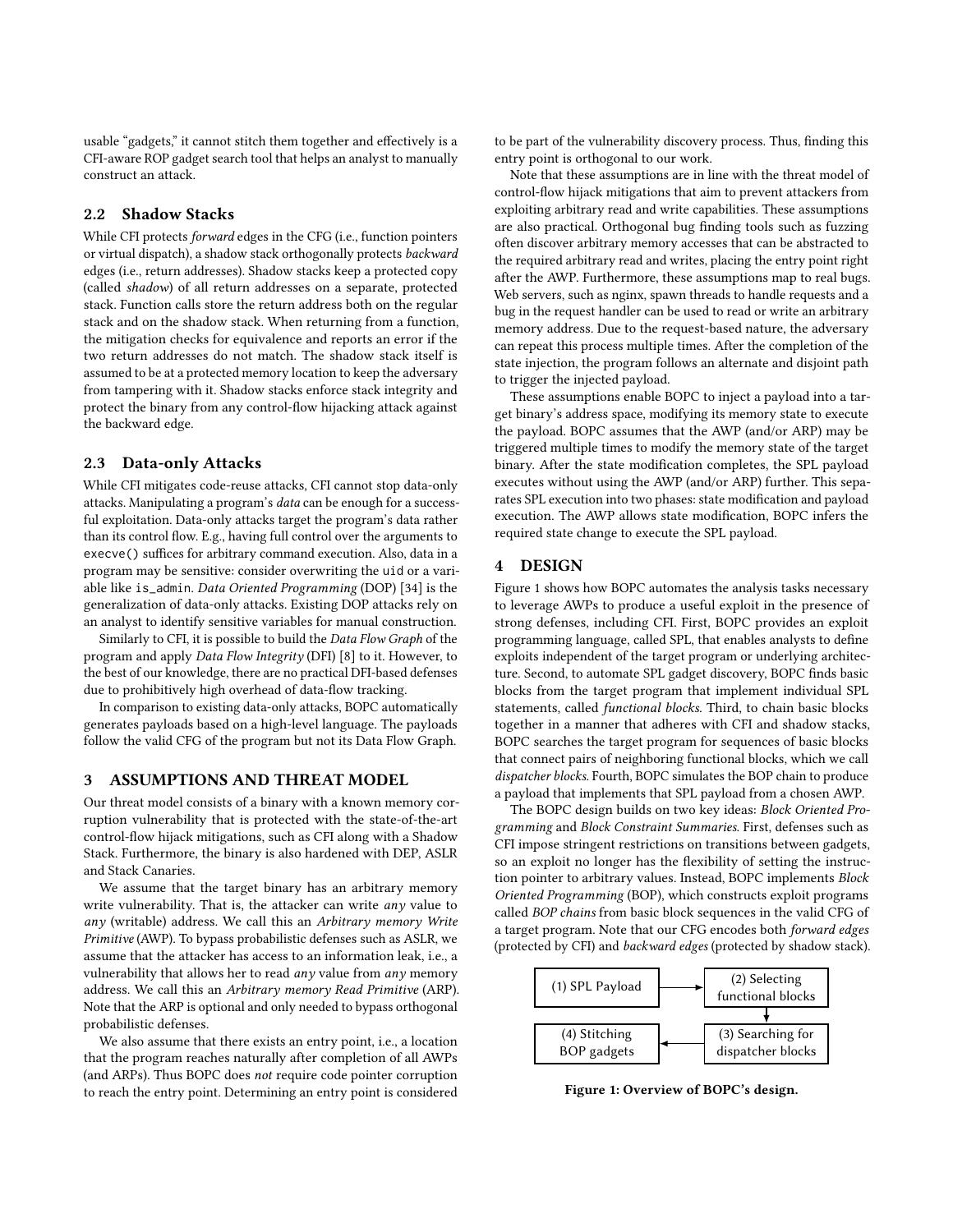<span id="page-3-0"></span>

Figure 2: BOP gadget structure. The functional part consists of a single basic block that executes an SPL statement. Two functional blocks are chained together through a series of dispatcher blocks, without clobbering the execution of the previous functional blocks.

For BOP, gadgets are chains of entire basic blocks (sequences of instructions that end with a direct or indirect control-flow transfer), as shown in [Figure 2.](#page-3-0) A BOP chain consists of a sequence of BOP gadgets where each BOP gadget is: one functional block that implements a statement in an SPL payload and zero or more dispatcher blocks that connect the functional block to the next BOP gadget in a manner that complies with the CFG.

Second, BOPC abstracts each basic block from individual instructions into Block Constraint Summaries, enabling blocks to be employed in a variety of different ways. That is, a single block may perform multiple functional and/or dispatching operations by utilizing different sets of registers for different operations. That is, a basic block that modifies a register in a manner that may fulfill an SPL statement may be used as a functional block, otherwise it may be considered to serve as a dispatcher block.

BOPC leverages abstract Block Constraint Summaries to apply blocks in multiple contexts. At each stage in the development of a BOP chain, the blocks that may be employed next in the CFG as dispatcher blocks to connect two functional blocks depend on the block summary constraints for each block. There are two cases: either the candidate dispatcher block's summary constraints indicate that it will modify the register state set and/or the memory state by the functional blocks, called the SPL state, or it will not, enabling the computation to proceed without disturbing the effects of the functional blocks. A block that modifies a current SPL state unintentionally, is said to be a clobbering block for that state. Block summary constraints enable identification of clobbering blocks at each point in the search.

An important distinction between BOP and conventional ROP (and variants) is that the problem of computing BOP chains is NPhard, as proven in [Appendix B.](#page-13-6) Conventional ROP assumes that indirect control-flows may target any executable byte in memory while BOP must follow a legal path through the CFG for any chain of blocks, resulting in the need for automation.

#### 4.1 Expressing Payloads

BOPC provides a programming language, called SPloit Language (SPL) that allows analysts to express exploit payloads in a compact high-level language that is independent of target programs

<span id="page-3-1"></span>

| Simple loop                        | Spawn a shell                       |  |  |  |
|------------------------------------|-------------------------------------|--|--|--|
| $void$ payload() {                 | <b>void</b> $payload()$ {           |  |  |  |
| $- r \theta = 0$ ;                 | string $prog = "/bin(sh \0",$       |  |  |  |
|                                    | $int64 \times argv = {8prog, 0x0};$ |  |  |  |
| LOOP:                              |                                     |  |  |  |
| $_{--}$ r0 += 1;                   | $_{--}$ r0 = &prog                  |  |  |  |
| if $($ - r0 $!=$ 128)              | $_{--}$ r1 = &argv                  |  |  |  |
| goto LOOP;                         | $-r2 = 0$ ;                         |  |  |  |
|                                    |                                     |  |  |  |
| returnto $0 \times 446730$ ;       | $execve(\_r0, \_r1, \_r2);$         |  |  |  |
|                                    |                                     |  |  |  |
| Table 1: Examples of SPL payloads. |                                     |  |  |  |

or processor architectures. SPL is a dialect of C. Compared to min-DOP [\[34\]](#page-12-39), SPL allows use of both virtual registers and memory for operations and declaration of variables/constants. [Table 1](#page-3-1) shows some sample payloads. Overall, SPL has the following features:

- It is Turing-complete;
- It is architecture independent;
- It is close to a well known, high level language.

Compared to existing exploit development tools [\[30,](#page-12-26) [52,](#page-12-28) [54\]](#page-12-29), the architecture independence of SPL has important advantages. First, the same payload can be executed under different ISAs or operating systems. Second, SPL uses a set of virtual registers, accessed through reserved volatile variables. Virtual registers increase flexibility, which in turn increases the chances of finding a solution: virtual registers may be mapped to any general purpose register and the mapping may be changed dynamically.

To interact with the environment, SPL defines a concise API to access OS functionality. Finally, SPL supports conditional and unconditional jumps to enable control-flow transfers to arbitrary locations. This feature makes SPL a Turing-complete language, as proven in [Appendix C.](#page-14-1) The complete language specifications are shown in [Appendix A](#page-13-7) in Extended Backus–Naur form (EBNF).

The environment for SPL differs from that of conventional languages. Instead of running code directly on a CPU, our compiler encodes the payload as a mapping of instructions to functional blocks. That is, the underlying runtime environment is the target binary and its program state, where payloads are executed as side effects of the underlying binary.

#### <span id="page-3-2"></span>4.2 Selecting functional blocks

To generate a BOP chain for an SPL payload, BOPC must find a sequence of blocks that implement each statement in the SPL payload, which we call functional blocks. The process of building BOP chains starts by identifying functional blocks per SPL statement.

Conceptually, BOPC must compare each block to each SPL statement to determine if the block can implement the statement. However, blocks are in terms of machine code and SPL statements are high-level program statements. To provide flexibility for matching blocks to SPL statements, BOPC computes Block Constraint Summaries, which define the possible impacts that the block would have on SPL state. Block Constraint Summaries provide flexibility in matching blocks to SPL statements because there are multiple possible mappings of SPL statements and their virtual registers to the block and its constraints on registers and state.

The constraint summaries of each basic block are obtained by isolating and symbolically executing it. The effect of symbolically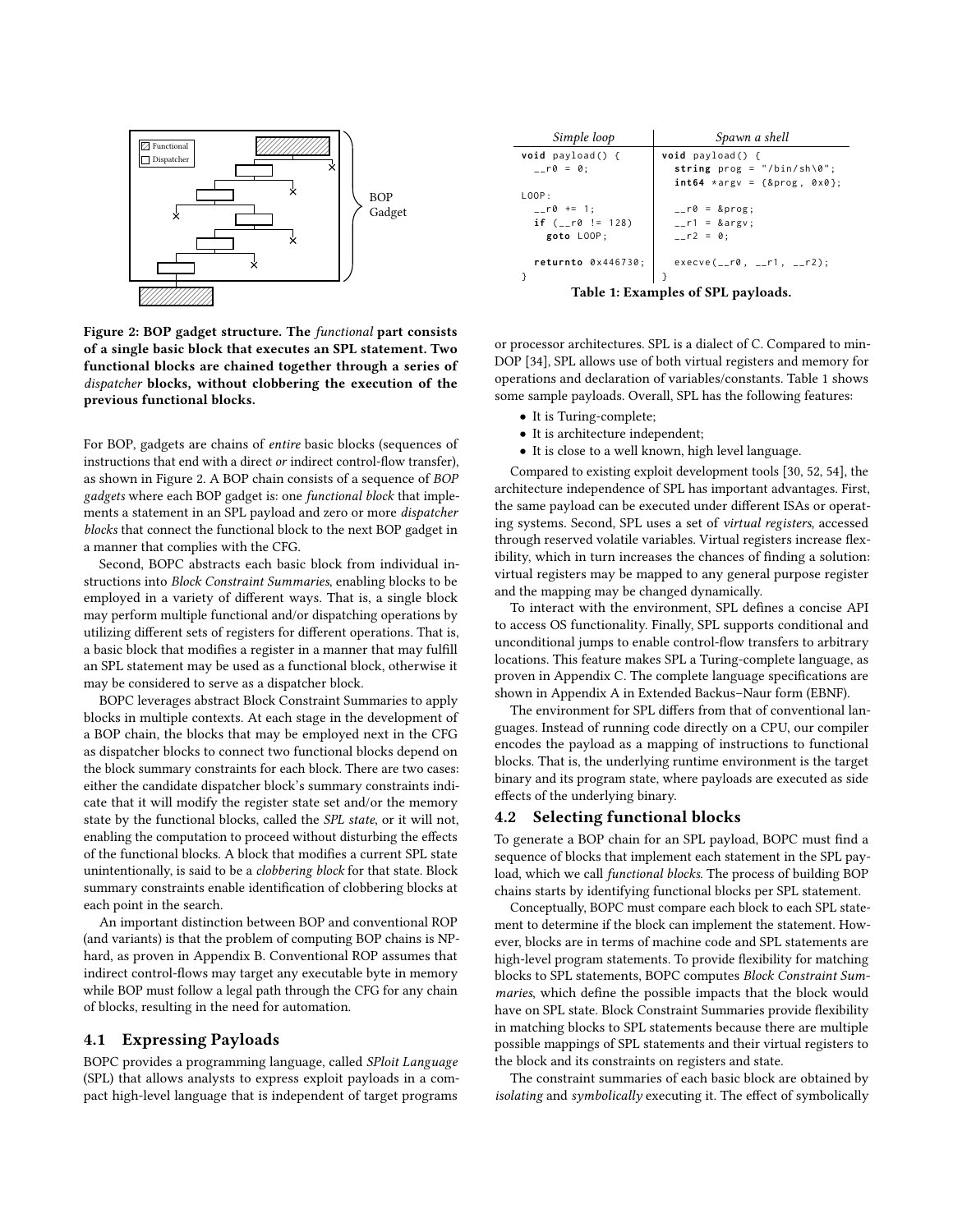<span id="page-4-0"></span>

Figure 3: Visualisation of BOP gadget volatility, rectangles: SPL statements, dots: functional blocks (a). Connecting any two statements through dispatcher blocks constrains remaining gadgets (b), (c).

executing a basic block creates a set of constraints, mapping input to the resultant output. Such constraints refer to registers, memory locations, jump types and external operations (e.g., library calls).

To find a match between a block and an SPL statement the block must perform all the operations required for that SPL statement. More specifically, the constraints of the basic block should contain all the operations required to implement the SPL statement.

# 4.3 Finding BOP gadgets

BOPC computes a set of all potential functional blocks for each SPL statement or halts if any statement has no blocks. To stitch functional blocks, BOPC must select one functional block and a sequence of dispatcher blocks that reach the next functional block in the payload. The combination of a functional block and its dispatcher blocks is called a BOP gadget, as shown in [Figure 2.](#page-3-0) To build a BOP gadget, BOPC must select exactly one functional block from each set and find the appropriate dispatcher blocks to connect to a subsequent functional block.

However, dispatcher paths between two functional blocks may not exist either because there is no legal path in the CFG between them, or the control flow cannot reach the next block due to unsatisfiable runtime constraints. This constraint imposes limits on functional block selection, as the existence of a dispatcher path depends on the previous BOP gadgets.

BOP gadgets are volatile: gadget feasibility changes based on the selection of prior gadgets for the target binary. This is illustrated in [Figure 3.](#page-4-0) The problem of selecting a suitable sequence of functional blocks, such that a dispatcher path exists between every possible control flow transfer in the SPL payload, is NP-hard, as we prove in [Appendix B.](#page-13-6) Even worse, an approximation algorithm does not exist.

As the problem is unsolvable in polynomial time in the general case, we propose several heuristics and optimizations to find solutions in reasonable amounts of time. BOPC leverages basic block proximity as a metric to "rank" dispatcher paths and organizes this information into a special data structure, called a delta graph that provides an efficient way to probe potential sequences of functional blocks.

#### <span id="page-4-1"></span>4.4 Searching for dispatcher blocks

While each functional block executes a statement, BOPC must chain multiple functional blocks together to execute the SPL payload. Functional blocks are connected through zero or more basic



Figure 4: Existing shortest path algorithms are unfit to measure proximity in the CFG. Consider the shortest path from **A** to **B**. A context-unaware shortest path algorithm will mark the red path as solution, instead of following the blue arrow upon return from **Function\_2**, it follows the red arrow (3).

blocks that do not clobber the SPL state computed thus far. Finding such non-clobbering blocks that transfer control from one functional statement to another is challenging as each additional block increases the constraints and path dependencies. Thus, we propose a graph data structure, called the delta graph, to represent the state of the search for dispatcher blocks. The delta graph stores, for each functional block for each SPL statement, the shortest path to the next candidate block. Stitching arbitrary sequences of statements is NP-hard as each selected path between two functional statements influences the availability of further candidate blocks or paths, we therefore leverage the delta graph to try likely candidates first.

The intuition behind the *proximity* of functional blocks is that shorter paths result in simpler and more likely satisfiable constraints. Although this metric is a heuristic, our evaluation [\(Sec](#page-8-0)[tion 6\)](#page-8-0) shows that it works well in practice.

The delta graph enables quick elimination of sets of functional blocks that are highly unlikely to have dispatcher blocks and thus constitute a BOP gadget. For instance, if there is no valid path in the CFG between two functional blocks (e.g., if execution has to traverse the CFG "backwards"), no dispatcher will exist and therefore, these two functional blocks cannot be part of the solution.

The delta graph is a multi-partite, directed graph that has a set of functional block nodes for every payload statement. An edge between two functional blocks represents the minimum number of executed basic blocks to move from one functional block to the other, while avoiding clobbering blocks. See [Figure 7](#page-11-0) for an example.

Indirect control-flow transfers pose an interesting challenge when calculating the shortest path between two basic blocks in a CFG: while they statically allow multiple targets, at runtime they are context sensitive and only have one concrete target.

Our context-sensitive shortest path algorithm is a recursive ver-sion of Dijkstra's [\[11\]](#page-12-41) shortest path algorithm that avoids all clobbering blocks.. Initially, each edge on the CFG has a cost of 1. When it encounters a basic block with a call instruction, it recursively calculates the shortest paths starting from the calling function's entry block,  $B_E$  (a *call stack* prevents deadlocks for recursive callees). If the destination block,  $B_D$ , is inside the callee, the shortest path is the concatenation of the two individual shortest paths from the beginning to  $B_E$  and from  $B_E$  to  $B_D$ . Otherwise, our algorithm finds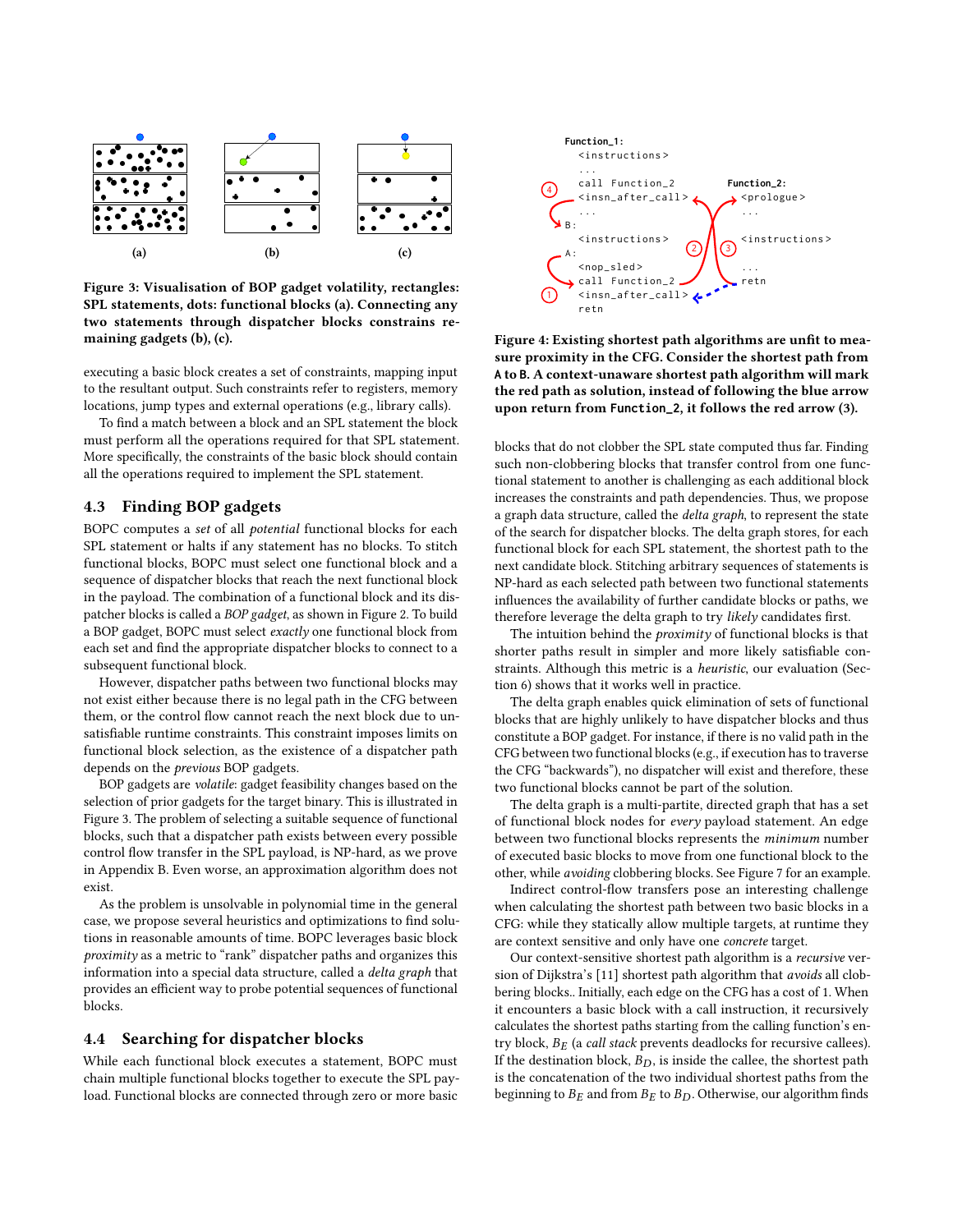| Long path with simple constraints $ $ Short path with complex constraints |
|---------------------------------------------------------------------------|
|---------------------------------------------------------------------------|

| a, b, c, d, $e = input()$ ;                                       | $a = input()$ ;                           |
|-------------------------------------------------------------------|-------------------------------------------|
| // point A<br>if $(a == 1)$ {<br>if $(b == 2)$ {                  | $X = sqrt(a);$<br>$Y = log(a*a*a - a)$    |
| if $(c == 3)$ {<br>if $(d == 4)$ {<br>if (e == 5) {<br>// point B | // point A<br>$if (X == Y)$<br>// point B |

Table 2: A counterexample that demonstrates why proximity between two functional blocks can be inaccurate. Left, we can move from point A to point B even if they are 5 blocks apart from each other. Right, it is much harder to satisfy the constrains and to move from A to B, despite the fact that A and B are only 1 block apart.

the shortest path from the  $B_E$  to the closest return point and uses this value as an edge weight for that callee.

After creation of the delta graph, our algorithm selects exactly one node (i.e., functional block) from each set (i.e., payload statement), to minimize the total weight of the resulting induced sub $graph$ <sup>[1](#page-5-0)</sup>. This selection of functional blocks is considered to be the most likely to give a solution, so the next step is to find the exact dispatcher blocks and create the BOP gadgets for the SPL payload.

## 4.5 Stitching BOP gadgets

The minimum induced subgraph from the previous step determines a set of functional blocks that may be stitched together into an SPL payload. This set of functional blocks has minimal distance to each other, thus making satisfiable dispatcher paths more likely.

To find a dispatcher path between two functional blocks, BOPC leverages concolic execution [\[55\]](#page-12-42) (symbolic execution along a given path). Along the way, it collects the required constraints that are needed to lead the execution to the next functional block. Symbolic execution engines [\[5,](#page-12-43) [58\]](#page-12-44) translate basic blocks into sets of constraints and use Satisfiability Modulo Theories (SMT) to find satisfying assignments for these constraints; symbolic execution is therefore NP-complete. Starting from the (context sensitive) shortest path between the functional blocks, BOPC guides the symbolic execution engine, collecting the corresponding constraints.

To construct an SPL payload from a BOP chain, BOPC launches concolic execution from the first functional block in the BOP chain, starting with an empty state. At each step BOPC tries the first  $K$ shortest dispatcher paths until it finds one that reaches the next functional block (the edges in the minimum induced subgraph indicate which is the "next" functional block). The corresponding constraints are added to the current state. The search therefore incrementally adds BOP gadgets to the BOP chain. When a functional block represents a conditional SPL statement, its node in the induced subgraph contains two outgoing edges (i.e., the execution can transfer control to two different statements). However during the concolic execution, the algorithm does not know which one will be followed, it clones the current state and independently follows both branches, exactly like symbolic execution [\[5\]](#page-12-43).

Reaching the last functional block, BOPC checks whether the constraints have a satisfying assignment and forms an exploit payload. Otherwise, it falls back and tries the next possible set of functional blocks. To repeat that execution on top of the target binary, these constraints are concretized and translated into a memory layout that will be initialized through AWP in the target binary.

## 5 IMPLEMENTATION

Our open source prototype, BOPC, is implemented in Python and consists of approximately <sup>14</sup>,<sup>000</sup> lines of code. The current prototype focuses on x64 binaries, we leave the (straightforward) extension to other architectures such as x86 or ARM as future work. BOPC requires three distinct inputs:

- The exploit payload expressed in SPL,
- The vulnerable application on top of which the payload runs,
- The entry point in the vulnerable application, which is a location that the program reaches naturally and occurs after all AWPs have been completed.

The output of BOPC is a sequence of (address, value, size) tuples that describe how the memory should be modified during the state modification phase [\(Section 3\)](#page-2-1) to execute the payload. Optionally, it may also generate some additional (stream, value, size) tuples that describe what additional input should be given on any potentially open "streams" (file descriptors, sockets, stdin) that the attacker controls during the execution of the payload.

A high level overview of BOPC is shown in [Figure 5.](#page-6-0) Our algorithm is iterative; that is, in case of a failure, the red arrows, indicate which module is executed next.

## 5.1 Binary Frontend

The Binary Frontend uses angr [\[58\]](#page-12-44) to lift the target binary into the VEX intermediate representation to expose the application's CFG. Operating directly on basic blocks is cumbersome and heavily dependent on the Application Binary Interface (ABI). Instead, we translate each basic block into a block constraint summary. Abstraction leverages symbolic execution [\[39\]](#page-12-45) to "summarize" the basic block into a set of constraints encoding changes in registers and memory, and any potential system, library call, or conditional jump at the end of the block – generally any effect that this block has on the program's state. BOPC executes each basic block in an isolated environment, where every action (such as accesses to registers or memory) is monitored. Therefore, instead of working with the instructions of each basic block, BOPC utilizes its abstraction for all operations. The abstraction information for every basic block is added to the CFG, resulting in  $CFG<sub>A</sub>$ .

#### <span id="page-5-1"></span>5.2 SPL Frontend

The SPL Front end translates the exploit payload into a graph-based Intermediate Representation (IR) for further processing. To increase the flexibility of the mapping process, statements in a sequence can be executed out-of-order. For each statement sequence we build a dependence graph based on a customized version of Kahn's topological sorting algorithm [\[36\]](#page-12-46), to infer all groups of independent statements. Independent statements in a subsequence are then turned into a set of statements which can be executed out-of-order.

<span id="page-5-0"></span> $^1\mathrm{The}\text{ }\textit{induced}\text{ }\textit{subgraph}$  of the delta graph is a subgraph of the delta graph with one node (functional block) for each SPL statement and with edges that represent their shortest available dispatcher block chain.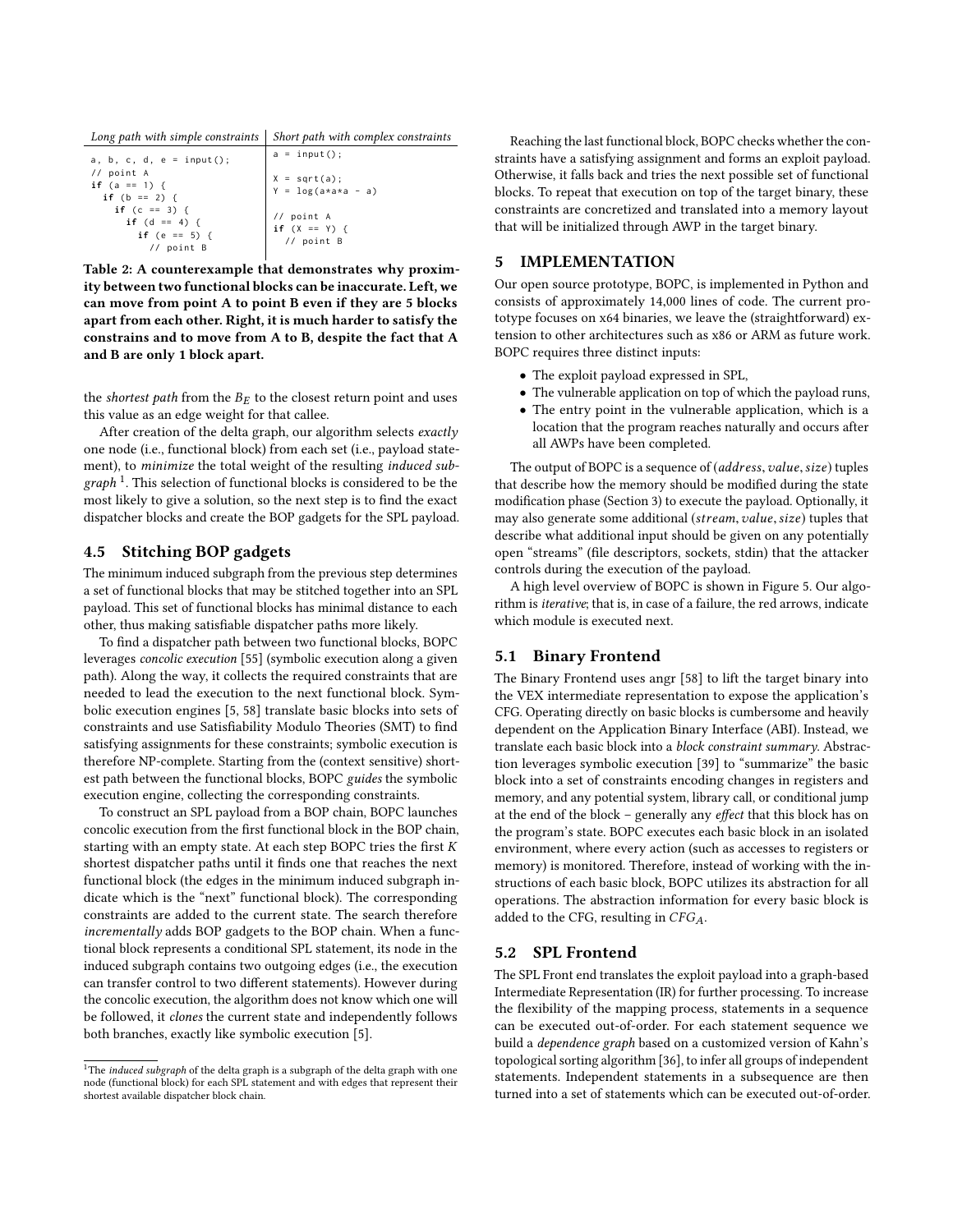<span id="page-6-0"></span>

Figure 5: High level overview of the BOPC implementation. The red arrows indicate the iterative process upon failure.  $CFG_A$ : CFG with basic block abstractions added, IR: Compiled SPL payload  $R_G$ : Register mapping graph,  $V_G$ : All variable mapping graphs, CB: Set of candidate blocks, FB: Set of functional blocks,  $M_{Adj}$ : Adjacency matrix of SPL payload,  $\delta G$ : Delta graph, "shuffles", N: Upper bound on minimum induced subgraphs, K: Upper bound on shortest paths for dispathers.  $H_k$ : Induced subgraph,  $C_w$ : Constraint set. L: Maximum length of continuous dispatcher blocks, P: Upper bound on payload

This results in a set of equivalent payloads that are permutations of the original. Our goal is to find a solution for any of them.

#### <span id="page-6-1"></span>5.3 Locating candidate block sets

SPL is a high level language that hides the underlying ABI. Therefore, BOPC looks for potential ways to "map" the SPL environment to the underlying ABI. The key insight in this step is to find all possible ways to map the individual elements from the SPL environment to the ABI (though candidate blocks) and then iteratively selecting valid subsets from the ABI to "simulate" the environment of the SPL payload.

Once the  $CFG_A$  and the IR are generated, BOPC searches for and marks candidate basic blocks, as described in [Section 4.2.](#page-3-2) For a block to be a candidate, it must "semantically match" with one (or more) payload statements. [Table 3](#page-7-0) shows the matching rules. Note that variable assignments, unconditional jumps, and returns do not require a basic block and therefore are excluded from the search.

All statements that assign or modify registers require the basic block to apply the same operation on the same, as yet undetermined, hardware registers. For function calls, the requirement for the basic block is to invoke the same call, either as a system call or as a library call (if the arguments are different, the block is clobbering). Note that the calling convention exposes the register mapping.

Upon a successful matching, BOPC builds the following data structures:

- $R_G$ , the Register Mapping Graph which is a bipartite undirected graph. The nodes in the two sets represent the virtual and hardware registers respectively. The edges represent potential associations between virtual and hardware registers.
- $V_G$ , the Variable Mapping Graph, which is very similar to  $R_G$ , but instead associates payload variables to underlying memory addresses.  $V_G$  is unique for every edge in  $R_G$  i.e.:

$$
\forall (\underline{r}_\alpha, \text{reg}_Y) \in R_G \exists! V_G^{\alpha Y}
$$

 $\forall (\_\, r_\alpha, \text{reg}_Y) \in R_G \exists! V_G^{\alpha \gamma}$ <br>
•  $D_M$ , the Memory Dereference Set, which has all memory ad-<br>
dresses that are dereferenced and their values are loaded dresses that are dereferenced and their values are loaded into registers. Those addresses can be symbolic expressions (e.g., [rbx + rdx\*8]), and therefore we do not know the concrete address they point to until execution reaches them (see [Section 5.6\)](#page-7-1).

After this step, each SPL statement has a set of candidate blocks. Note that a basic block can be candidate for multiple statements. If for some statement there are no candidate blocks, the algorithm halts and reports that the program cannot be synthesized.

#### <span id="page-6-2"></span>5.4 Identifying functional block sets

After determining the set of candidate blocks,  $C_B$ , BOPC iteratively identifies, for each SPL statement, which candidate blocks can serve as functional blocks, i.e., the blocks that perform the operations. This step determines for each candidate block if there is a resource mapping that satisfies the block's constraints.

BOPC identifies the concrete set of hardware registers and memory addresses that execute the desired statement. A successful mapping identifies candidate blocks that can serve as functional blocks.

To find the hardware-to-virtual register association, BOPC searches for a maximum bipartite matching [\[11\]](#page-12-41) in  $R_G$ . If such a mapping does not exist, the algorithm halts. The selected edges indicate the set of  $V_G$  graphs that are used to find the memory mapping, i.e., the variable-to-address association (see [Section 5.3,](#page-6-1) there can be a  $V_G$  for every edge in  $R_G$ ). Then for every  $V_G$  the algorithm repeats the same process to find another maximum bipartite matching.

This step determines, for each statement, which concrete registers and memory addresses are reserved. Merging this information with the set of candidate blocks constructs each block's SPL state, enabling the removal of candidate blocks that are unsatisfiable.

However, there may be multiple candidate blocks for each SPL statement, and thus the maximum bipartite match may not be unique. The algorithm enumerates all maximum bipartite matches [\[62\]](#page-13-8), trying them one by one. If no match leads to a solution, the algorithm halts.

#### 5.5 Selecting functional blocks

Given the functional block set  $F_B$ , this step searches for a subset that executes all payload statements. The goal is to select exactly one functional block for every IR statement and find dispatcher blocks to chain them together. BOPC builds the delta graph  $\delta G$ , described in [Section 4.4.](#page-4-1)

Once the delta graph is generated, this step locates the minimum (in terms of total edge weight) *induced subgraph*,  $H_{k_0}$ , that contains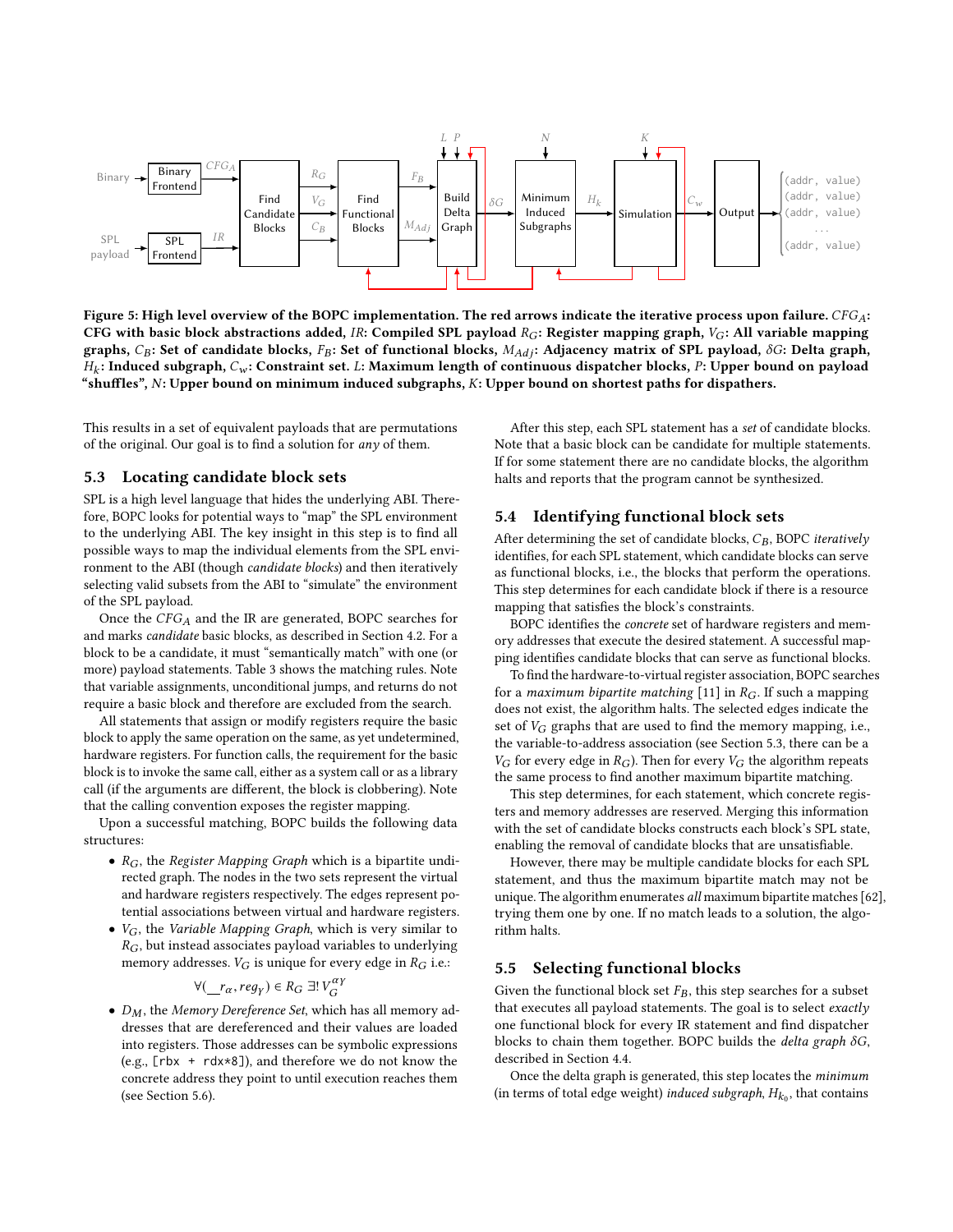<span id="page-7-0"></span>

| <b>Statement</b>                                                                                                          | Form                                       | <b>Abstraction</b>                                 |                                                                                                            | <b>Actions</b>                        |                          | Example                   |  |
|---------------------------------------------------------------------------------------------------------------------------|--------------------------------------------|----------------------------------------------------|------------------------------------------------------------------------------------------------------------|---------------------------------------|--------------------------|---------------------------|--|
|                                                                                                                           | $r_{\alpha} = C$                           | $reg_v \leftarrow C$                               |                                                                                                            |                                       |                          | movzx rax, 7h             |  |
| Register Assignment                                                                                                       |                                            | $req_V \leftarrow *A$                              |                                                                                                            | $D_M \cup \{A\}$                      |                          | mov rax, ds:fd            |  |
|                                                                                                                           | $r_{\alpha} = \&V$                         | $reg_Y \leftarrow \overline{C, C \in R \wedge W}$  | $R_G \cup \{(\underline{r}_\alpha, \text{reg}_\gamma)\}\$                                                  | $V_G^{\alpha\gamma} \cup \{(V,A)\}\;$ |                          | lea rcx, [rsp+20h]        |  |
|                                                                                                                           |                                            | $req_V \leftarrow *A$                              |                                                                                                            |                                       | $\boxed{D_M \cup \{A\}}$ | mov rdx, [rsi+18h]        |  |
| Register Modification                                                                                                     | $r_{\alpha} \odot = C$                     | $reg_v \leftarrow reg_v \odot C$                   | $R_G \cup \{(\underline{r}_\alpha, \text{reg}_Y)\}\$                                                       |                                       |                          | dec rsi                   |  |
| Memory Read                                                                                                               | $r_{\alpha} = \pm r_{\beta}$               | $reg_Y \leftarrow \ast reg_{\delta}$               | $R_G \cup \{(\_\textit{r}_\alpha,\textit{reg}_Y), (\_\textit{r}_\beta,\textit{reg}_\delta)\}\$             |                                       | mov rax, [rbx]           |                           |  |
| Memory Write                                                                                                              | *_ $r_{\alpha}$ = _ $r_{\beta}$            | $*reqV ← regδ$                                     |                                                                                                            |                                       |                          | mov [rax], [rbx]          |  |
| Call                                                                                                                      | call $(\_\,r_\alpha,\_\,r_\beta,\,\ldots)$ | I jk_Call to call                                  | $R_G \cap \{(\underline{r}_\alpha, \mathcal{Z}_r d_i), (\underline{r}_\beta, \mathcal{Z}_r s_i), \ldots\}$ |                                       |                          | call execve               |  |
| Conditional Jump                                                                                                          | if $(r_{\alpha} \odot = C)$<br>goto LOC    | Ijk_Boring $\wedge$<br>$condition = reg_Y \odot C$ | $R_G \cup \{(\underline{r}_\alpha, \text{reg}_Y)\}\$                                                       |                                       |                          | test rax, rax<br>inz LOOP |  |
| Table 3: Semantic matching of SPL statements to basic blocks. Abstraction indicates the requirements that the basic block |                                            |                                                    |                                                                                                            |                                       |                          |                           |  |

abstraction needs to have to match the SPL statement in the Form. Upon a match, the appropriate Actions are taken.  $r_a$  $r_{\rm B}$  in prime and the mapping graph,  $D_M$ : Dereferenced Addresses Set, Ijk\_Call: A call to an address, Ijk\_Boring: A marmal jumn to an address : Virtual registers,  $reg_y$ , reg<sub>ô</sub>: Hardware registers, C: Constant value, V: SPL variable, A: Memory address, R<sub>G</sub>: Register<br>ning graph Vo: Variable manning graph Dv.: Dereferenced Addresses Set Jik Call: A call to an add normal jump to an address.

the complete set of functional blocks to execute the SPL payload. If  $H_{k_0}$ , does not result in a solution, the algorithm tries the next<br>minimum induced subgraph  $H_1$ , until a solution is found or a limit minimum induced subgraph,  $H_{k_1}$ , until a solution is found or a limit<br>is reached is reached.

If the resulting delta graph does not lead to a solution, this step "shuffles" out-of-order payload statements, see [Section 5.2,](#page-5-1) and builds a new delta graph. Note that the number of different permutations may be exponential. Therefore, our algorithm sets an upper bound P on the number of tried permutations.

Each permutation results in a different yet semantically equivalent SPL payload, so the CFG of the payload (called Adjacency Matrix,  $M_{Adj}$ ) needs to be recalculated.

# <span id="page-7-1"></span>5.6 Discovering dispatcher blocks

The simulation phase takes the individual functional blocks (contained in the minimum induced subgraph  $H_{k_i}$ ) and tries to find<br>the appropriate dispatcher blocks to compose the BOP gadgets. It the appropriate dispatcher blocks to compose the BOP gadgets. It returns a set of memory assignments for the corresponding dispatcher blocks, or an error indicating un-satisfiable constraints for the dispatchers.

BOPC is called to find a dispatcher path for every edge in the minimum induced subgraph. That is, we need to simulate every control flow transfer in the adjacency matrix,  $M_{Ad}$  of the SPL payload. However, dispatchers are built on the prior set of BOP gadgets and their impact on the binary's execution state so far, so BOP gadgets must be stitched with the respect to the program's current flow originating from the entry point.

Finding dispatcher blocks relies on concolic execution. Our algorithm utilizes functional block proximity as a metric for dispatcher path quality. However, it cannot predict which constraints will take exponential time to solve (in practice we set a timeout). Therefore concolic execution selects the  $K$  shortest dispatcher paths relative to the current BOP chain, and tries them in order until one produces a set of satisfiable constraints. It turns that this metric works well in practice even for small values of  $K$  (e.g., 8). This is similar to the k-shortest path [\[67\]](#page-13-9) algorithm used for the delta graph.

When simulation starts it also initializes any SPL variables at the locations that are reserved during the variable mapping [\(Section 5.4\)](#page-6-2). These addresses are marked as immutable, so any unintended modification raises an exception which stops this iteration.

In [Table 3,](#page-7-0) we introduce the set of Dereferenced Addresses,  $D_M$ , which is the set of memory addresses whose contents are loaded into registers. Simulation cannot obtain the exact location of a symbolic address (e.g.,  $[\text{rax } + 4]$ ) until the block is executed and the register has a concrete value. Before simulation reaches a functional block, it concretizes any symbolic addresses from  $D_M$ and initializes the memory cell accordingly. If that memory cell has already been set, any initialization prior to the entry point cannot persist. That is, BOPC cannot leverage an AWP to initialize this memory cell and the iteration fails. If a memory cell has been used in the constraints, its concretization can make constraints unsatisfiable and the iteration may fail.

Simulation traverses the minimum induced subgraph, and incrementally extends the SPL state from one BOP gadget to the next, ensuring that newly added constraints remain satisfiable. When encountering a conditional statement (i.e., a functional block has two outgoing edges), BOPC clones the current state and continues building the trace for both paths independently, in the same way that a symbolic execution engine handles conditional statements. When a path reaches a functional block that was already visited, it gracefully terminates. At the end, we collect all those states and check whether the constraints of all these paths are satisfied or not. If so, we have a solution.

#### 5.7 Synthesizing exploits

If the simulation module returns a solution, the final step is to encode the execution trace as a set of memory writes in the target binary. The constraint set  $C_w$  collected during simulation reveals a memory layout that leads to a flow across functional blocks according to the minimum induced subgraph. Concretizing the constraints for all participating conditional variables at the end of the simulation can result in incorrect solutions. Consider the following case:

```
a = input();
if (a > 10 && a < 20) {
       a = 0:
        /* target block */
}
```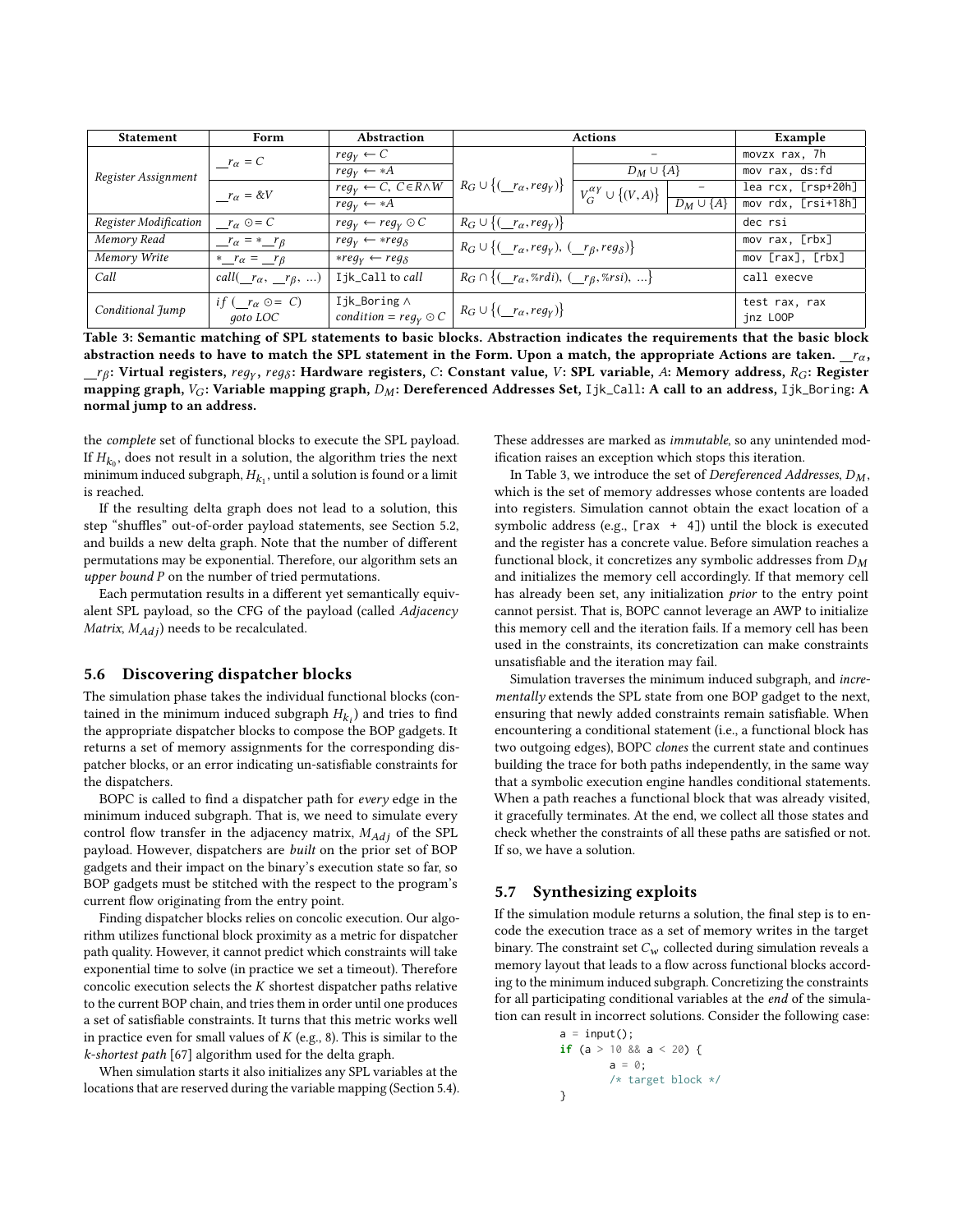<span id="page-8-1"></span>

| <b>Vulnerable Application</b> |                      | CFG        | Time         | Total number of functional blocks |       |         |        |       |       |      |        |         |
|-------------------------------|----------------------|------------|--------------|-----------------------------------|-------|---------|--------|-------|-------|------|--------|---------|
| Program                       | Vulnerability        | Prim.      | <b>Nodes</b> | Edges                             | (m:s) | RegSet  | RegMod | MemRd | MemWr | Call | Cond   | Total   |
| ProFTPd                       | CVE-2006-5815 [18]   | AW         | 27,087       | 49.862                            | 10:08 | 40.143  | 387    | 1.592 | 199   | 77   | 3.029  | 45.427  |
| nginx                         | CVE-2013-2028 [14]   | AW         | 24.169       | 44.645                            | 12:36 | 31.497  | 1,168  | 1,522 | 279   | 35   | 3375   | 37,876  |
| sudo                          | CVE-2012-0809 [20]   | <b>FMS</b> | 3.399        | 6.267                             | 01:14 | 5.162   | 26     | 157   | 18    | 45   | 307    | 5715    |
| orzhttpd                      | BugtraqID 41956 [17] | <b>FMS</b> | 1.354        | 2.163                             | 00:27 | 2,317   | Q      | 39    | 8     | 11   | 89     | 2473    |
| wuftdp                        | CVE-2000-0573 [22]   | <b>FMS</b> | 8.899        | 17.092                            | 03:22 | 14,101  | 62     | 274   | 11    | 94   | 921    | 15,463  |
| nullhttpd                     | CVE-2002-1496 [15]   | AW         | 1,488        | 2,701                             | 00:27 | 2,327   | 77     | 54    | Η,    | 19   | 125    | 2,609   |
| opensshd                      | CVE-2001-0144 [16]   | AW         | 6.688        | 12.487                            | 01:53 | 8.800   | 98     | 214   | 19    | 63   | 558    | 9.752   |
| wireshark                     | CVE-2014-2299 [21]   | AW         | 74.186       | 162.111                           | 29:41 | 12,4053 | 639    | 1.736 | 193   | 100  | 4555   | 131276  |
| apache                        | CVE-2006-3747 [13]   | AW         | 18.790       | 34,205                            | 10:22 | 33,615  | 212    | 490   | 66    | 127  | 1.768  | 36,278  |
| smbclient                     | CVE-2009-1886 [19]   | <b>FMS</b> | 166.081      | 351.309                           | 82:25 | 265,980 | 1,481  | 6.791 | 951   | 119  | 28,705 | 304,027 |

Table 4: Vulnerable applications. The Prim. column indicates the primitive type (AW = Arbitrary Write, FMS = ForMat String). Time is the amount of time needed to generate the abstractions for every basic block. Functional blocks show the total number for each of the statements ( $RegSet = Register$  Assignments,  $RegMod = Register$  Modifications,  $MemRd = Memory$  Load,  $MemWr =$ Memory Store, Call = system/library calls, Cond = Conditional Jumps). Note that the number of call statements is small because we are targeting a predefined set of calls. Also note that MemRd statements are a subset of RegSet statements.

<span id="page-8-3"></span>

| Payload | Description                                                 |                | flat? |
|---------|-------------------------------------------------------------|----------------|-------|
| regset4 | Initialize 4 registers with arbitrary values                | 4              |       |
| regref4 | Initialize 4 registers with pointers to arbitrary memory    | 8              |       |
| regset5 | Initialize 5 registers with arbitrary values                | 5              |       |
| regref5 | Initialize 5 registers with pointers to arbitrary memory    | 10             |       |
| regmod  | Initialize a register with an arbitrary value and modify it | 3              |       |
| memrd   | Read from arbitrary memory                                  | 4              |       |
| memwr   | Write to arbitrary memory                                   | 5              |       |
| print   | Display a message to stdout using write                     | 6              |       |
| execve  | Spawn a shell through execve                                | 6              |       |
| abloop  | Perform an arbitrarily long bounded loop utilizing regmod   | $\overline{c}$ |       |
| infloop | Perform an infinite loop that sets a register in its body   | $\mathfrak{D}$ |       |
| ifelse  | An if-else condition based on a register comparison         | 7              |       |
| loop    | Conditional loop with register modification                 | 4              |       |

Table 5: SPL payloads. Each payload consists of  $|S|$  statements. Payloads that produce flat delta graphs (i.e., have no jump statements), are marked with ✓. memwr payload modifies program memory on the fly, thus preserving the Turing completeness of SPL (recall from [Section 3](#page-2-1) that AWP/ARPbased state modification is no longer allowed).

The symbolic execution engine concretizes the symbolic variable assigned to a upon assignment. When execution reaches "target block", a is 0, which is contradicts the precondition to reach the target block. Hence, BOPC needs to resolve the constraints during (i.e., on the fly), rather than at the end of the simulation.

Therefore, constraints are solved inline in the simulation. BOPC carefully monitors all variables and concretizes them at the "right" moment, just before they get overwritten. More specifically, memory locations that are accessed for first time, are assigned a symbolic variable. Whenever a memory write occurs, BOPC checks whether the initial symbolic variable still exists in the new symbolic expression. If not, BOPC concretizes it, adding the concretized value to the set of memory writes.

There are also some symbolic variables that do not participate in the constraints, but are used as pointers. These variables are concretized to point to a writable location to avoid segmentation faults outside of the simulation environment.

Finally, it is possible for registers or external symbolic variables (e.g., data from stdin, sockets or file descriptors) to be part of the constraints. BOPC executes a similar translation for the registers and any external input, as these are inputs to the program that are usually also controlled by the attacker.

#### <span id="page-8-0"></span>6 EVALUATION

To evaluate BOPC, we leverage a set of 10 applications with known memory corruption CVEs, listed in [Table 4.](#page-8-1) These CVEs correspond to arbitrary memory writes [\[6,](#page-12-18) [33,](#page-12-57) [34\]](#page-12-39), fulfilling our AWP primitive requirement. [Table 4](#page-8-1) contains the total number of all functional blocks for each application. Although there are many functional blocks, the difficulty of finding stitchable dispatcher blocks makes a significant fraction of them unusable.

Basic block abstraction is a time consuming process – especially for applications with large CFGs – but these results may be reused across iterations. Thus, as a performance optimization, BOPC caches the resulting abstractions of the Binary Frontend [\(Figure 5\)](#page-6-0) to a file and loads them for each search, thus avoiding the startup overhead listed in [Table 4.](#page-8-1)

To demonstrate the effectiveness of our algorithm, we chose a set of 13 representative SPL payloads  $^2$  $^2$  shown in [Table 5.](#page-8-3) Our goal is to "map and run" each of these payloads on top each of the vulnerable applications. [Table 6](#page-9-0) shows the results of running each payload. BOPC successfully finds a mapping of memory writes to encode an SPL payload as a set of side effects executed on top of the applications for 105 out of 130 cases, approximately 81%. In each case, the memory writes are sufficient to reconstruct the payload execution by strictly following the CFG without violating a strict CFI policy or stack integrity.

[Table 6](#page-9-0) shows that applications with large CFGs result in higher success rates, as they encapsulate a "richer" set of BOP gadgets. Achieving truly infinite loops is hard in practice, as most of the loops in our experiments involve some loop counter that is modified in each iteration. This iterator serves as an index to dereference an array. By falsifying the exit condition through modifying loop variables (i.e., the loop becomes infinite), the program eventually terminates with a segmentation fault, as it tries to access memory outside of the current segment. Therefore, even though the loop would run forever, an external factor (segmentation fault) causes it to stop. BOPC aims to address this issue by simulating the same loop multiple times. However, finding a truly infinite loop requires

<span id="page-8-2"></span> $^{2}$  Results depend on the SPL payloads and the vulnerable applications. We chose the SPL payloads to showcase all SPL features, other payloads or combination of payloads are possible. We encourage the reader to play with the open-source prototype.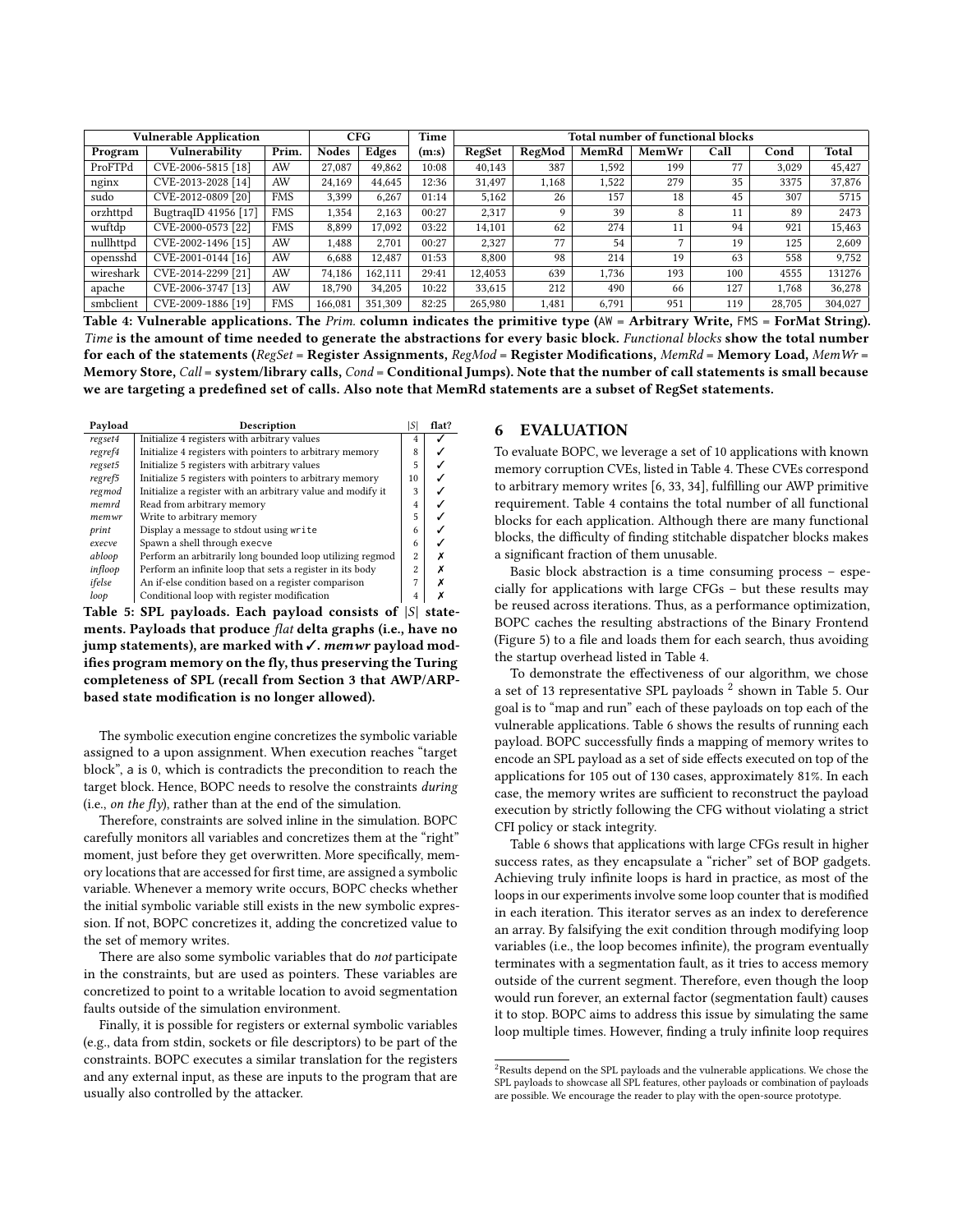<span id="page-9-0"></span>

|           |         |         |         |                      |        |       | SPL payload    |                |                    |                        |              |                          |                |
|-----------|---------|---------|---------|----------------------|--------|-------|----------------|----------------|--------------------|------------------------|--------------|--------------------------|----------------|
| Program   | regset4 | regref4 | regset5 | $regref\overline{5}$ | regmod | memrd | memwr          | print          | execve             | abloop                 | infloop      | ifelse                   | loop           |
| ProFTPd   |         |         |         |                      |        |       |                | 32             | $\chi_1$           | $128+$                 | $\infty$     |                          | 3              |
| nginx     |         |         |         |                      |        |       | ں              | $\mathsf{x}_4$ |                    | $128+$<br>$\checkmark$ | $\infty$     |                          | 128            |
| sudo      |         |         |         |                      |        |       |                |                |                    | $\mathsf{X}_4$         | $128+$<br>√  | $\boldsymbol{\lambda}_4$ | $x_4$          |
| orzhttpd  |         |         |         |                      |        |       |                | $\lambda_4$    | $\chi_1$           | $\chi_4$               | $128+$<br>√  | $\lambda_4$              | $x_3$          |
| wuftdp    |         |         |         |                      |        |       |                |                | $\boldsymbol{X}_1$ | $128+$<br>✓            | $128+$<br>√  | $X_4$                    | $x_3$          |
| nullhttpd |         |         |         |                      |        |       | $\chi_3$       | $x_3$          |                    | 30                     | $\infty$     | $\lambda_4$              | $\chi_3$       |
| opensshd  |         |         |         |                      |        |       | $\mathsf{X}_4$ | $\mathsf{X}_4$ | $\mathsf{X}_4$     | 512                    | $128+$<br>√  |                          | 99             |
| wireshark |         |         |         |                      |        |       | ں              | ℐ<br>4         | $\chi_1$           | $128+$<br>$\checkmark$ | $\mathbf{r}$ |                          | 8              |
| apache    |         |         |         |                      |        |       | ں              | $\mathsf{x}_4$ | $X_4$              | $\infty$               | $128+$       |                          | $\mathsf{x}_4$ |
| smbclient |         |         |         |                      |        |       |                | ✓              | $\boldsymbol{X}_1$ | 1057<br>✓              | $128+$<br>✓  |                          | 256            |

Table 6: Feasibility of executing various SPL payloads for each of the vulnerable applications. An ✓ means that the SPL payload was successfully executed on the target binary while a X indicates a failure, with the subscript denoting the type of failure  $(X_1 = Not enough candidate blocks, X_2 = No valid register/variable mappings, X_3 = No valid paths between functional blocks, X_3 = No valid paths, X_4 = No.$ and  $X_4$  = Un-satisfiable constraints or solver timeout). Note that in the first two cases ( $X_1$  and  $X_2$ ), we know that there is no solution while, in the last two ( $X_3$  and  $X_4$ ), a solution might exists, but BOPC cannot find it, either due to over-approximation or timeouts. The numbers next to the  $\checkmark$  in abloop, infloop, and loop columns indicate the maximum number of iterations. The number next to the print column indicates the number of character successfully printed to the stdout.

BOPC to simulate it an infinite number of times, which is infeasible. For some cases, we managed to verify that the accessed memory inside the loop is bounded and therefore the solution truly is an infinite loop. Otherwise, the loop is arbitrarily bounded with the upper bound set by an external factor.

For some payloads, BOPC was unable to find an exploit trace. This is is either due to imprecision of our algorithm, or because no solution exists for the written SPL payload. We can alleviate the first failure by increasing the upper bounds and the timeouts in our configuration. Doing so, makes BOPC search more exhaustively at the cost of search time.

The failure to find a solution exposes the *limitations* of the vulnerable application. This type of failure is due to the "structure" of the application's CFG, which prevents BOPC from finding a trace for an SPL payload. Hence, a solution may not exist due to one the following:

- (1) There are not enough candidate blocks or functional blocks.
- (2) There are no valid register / variable mappings.
- (3) There are no valid paths between functional blocks.
- (4) The constraints between blocks are unsatisfiable or symbolic execution raised a timeout.

For instance, if an application (e.g., ProFTPd) never invokes execve then there are no candidate blocks for execve SPL satements. Thus, we can infer from the execve column in [Table 6](#page-9-0) that all applications with a  $X_1$  never invoke execve.

In [Section 3](#page-2-1) we mention that the determination of the entry point is part of the vulnerability discovery process. Therefore, BOPC assumes that the entry point is given. Without having access to actual exploits (or crashes), the locations of entry points are ambiguous. Hence, we have selected arbitrary locations as the entry points. This allows BOPC to find payloads for the evaluation without having access to concrete exploits. In practice, BOPC would leverage the given entry points as starting points. We demonstrate several test cases where the entry points are precisely at the start of functions, deep in the Call Graph, to show the power of our approach. Orthogonally, we allow for vulnerabilities to exist in the middle of a

function. In such situations, BOPC would set our entry point to the location after the return of the function.

The lack of the exact entry point complicates the verification of our solutions. We leverage a debugger to "simulate" the AWP and modify the memory on the fly, as we reach the given entry point. We ensure as we step through our trace that we maintain the properties of the SPL payload expressed. That is, blocks between the statements are non-clobbering in terms of register allocation and memory assignment.

#### 7 CASE STUDY: NGINX

We utilize a version of the nginx web server with a known memory corruption vulnerability [\[14\]](#page-12-48) that has been exploited in the wild to further study BOPC. When an HTTP header contains the "Transfer-Encoding: chunked" attribute, nginx fails to properly bounds check the received packet chunks, resulting in stack buffer overflow. This buffer overflow [\[6\]](#page-12-18) results in an arbitrary memory write, fulfilling the AWP requirement. For our case study we select three of the most interesting payloads: spawning a shell, an infinite loop, and a conditional branch. [Table 7](#page-9-1) shows metrics collected during the BOPC execution for these cases.

<span id="page-9-1"></span>

| Payload | Time   | $ C_B $ | <b>Mappings</b> | $ \delta G $ | $H_k$ |
|---------|--------|---------|-----------------|--------------|-------|
| execve  | 0m:55s | 10.407  | 142.355         |              |       |
| infloop | 4m:45s | 9.909   | 14              |              |       |
| ifelse  | 1m:47s | 10.782  | 182             |              |       |

Table 7: Performance metrics (run on Ubuntu 64-bit with an i7 processor) for BOPC on nginx. Time = time to synthesize exploit,  $|C_B| = \#$  candidate blocks, Mappings =  $\#$  concrete register and variable mappings,  $|\delta G| = \#$  delta graphs created,  $|H_k|$ = # of induced subgraphs tried.

## 7.1 Spawning a shell

Function ngx\_execute\_proc is invoked through a function pointer, with the second argument (passed to rsi, according to x64 calling convention), being a void pointer that is interpreted as a struct to initialize all arguments of execve: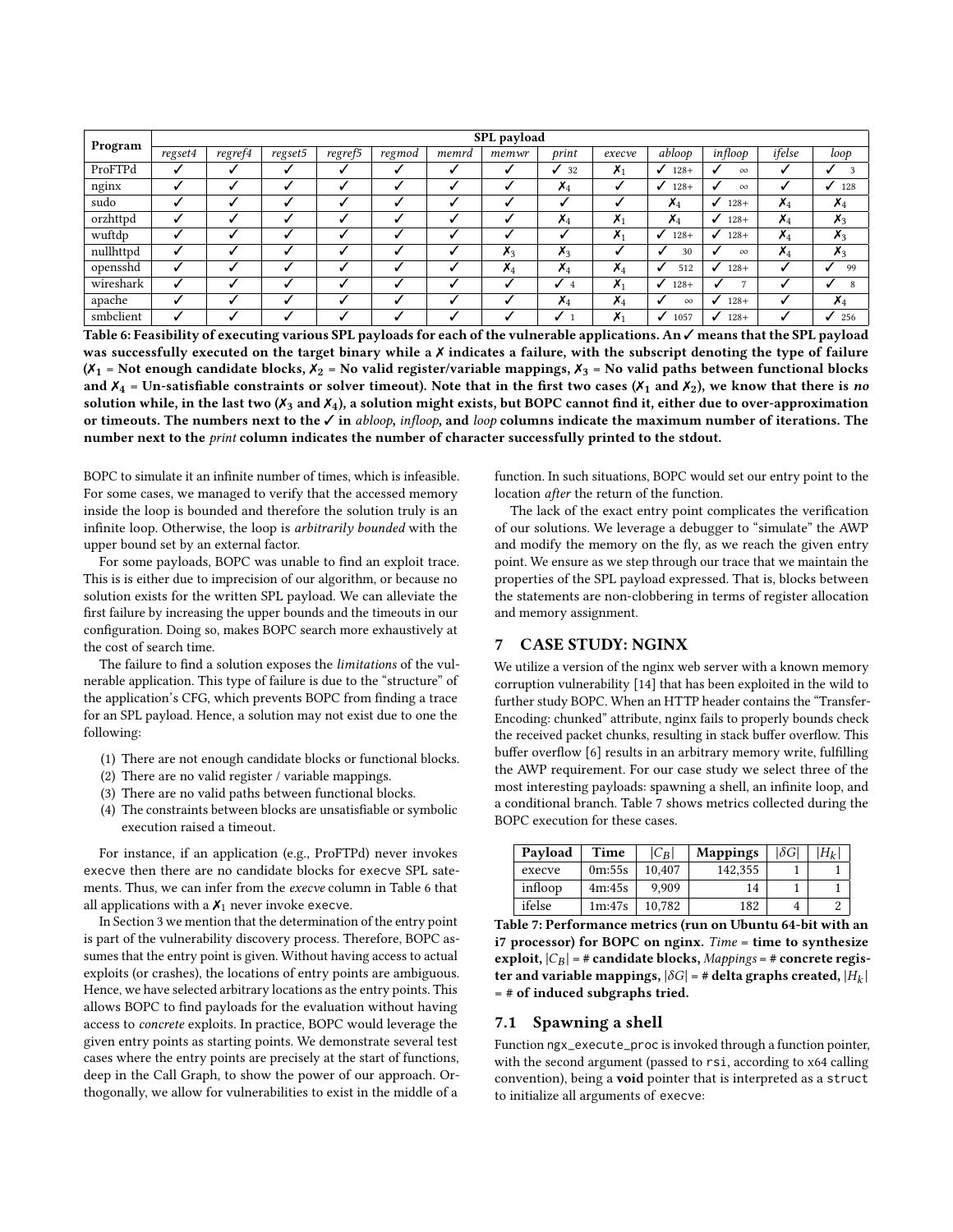| mov  | rbx, rsi |                                    |
|------|----------|------------------------------------|
| mov  |          | rdx, QWORD PTR [rsi+0x18]          |
| mov  |          | rsi, QWORD PTR [rsi+0x10]          |
| mov  |          | rdi, OWORD PTR [rbx]               |
| call |          | 0x402500 <execve@plt></execve@plt> |

BOPC leverages this function to successfully synthesize the execve payload (shown on the right side of [Table 1\)](#page-3-1) and generate a PoC exploit in less than a minute as shown in [Table 7.](#page-9-1)

Assuming that  $rsi$  points to some writable address  $x$ , BOPC produces the following (address, value, size) tuples:  $(\$y, \$x, 8)$ ,  $(\$y +$ 8h, 0, 8),  $(\frac{5x}{16h}, \frac{1}{16h}, \frac{8}{16h}, \frac{5x}{10h}, \frac{5y}{16h}, \frac{8}{16h}, \frac{5y}{16h}, \frac{1}{16h}, \frac{1}{16h}, \frac{1}{16h}, \frac{1}{16h}, \frac{1}{16h}, \frac{1}{16h}, \frac{1}{16h}, \frac{1}{16h}, \frac{1}{16h}, \frac{1}{16h}, \frac{1}{16h}, \frac{1}{16h}, \frac{1}{16h}, \frac{1}{16h}, \frac{1}{16h}, \frac{1}{16$ is a concrete writable addresses set by BOPC.

## 7.2 Infinite loop

Here we present a payload that generates a trace that executes an infinite loop. The infloop payload is a simple infinite loop that consists of only two statements:

```
void payload() {
 LOOP:
    _{--}r1 = 0;
    goto LOOP;
```
} We set the entry point at the beginning of ngx\_signal\_handler function which is a signal handler that is invoked through a function pointer. Hence, this point is reachable through control-flow hijacking. The solution synthesized by BOPC is shown in [Figure 6.](#page-10-0) The box on the top-left corner demonstrates how the memory is initialized to satisfy the constraints.

Virtual register \_\_r0 was mapped to hardware register r14, so ngx\_signal\_handler contains three candidate blocks, marked as octagons. Exactly one of them is selected to be the functional block while the others are avoided by the dispatcher blocks. The dispatcher finds a path from the entry point to the first functional block, and then finds a loop to return back to the same functional block (highlighted with blue arrows). Note that the size of the dispatcher block exceeds 20 basic blocks while the functional block consists of a single basic block.

The oval nodes in [Figure 6](#page-10-0) indicate basic blocks that are outside of the current function. At basic block 0x41C79F, function ngx\_time\_sigsafe\_update is invoked. Due to the shortest path heuristic, BOPC, tries to execute as few basic blocks as possible from this function. In order to do so BOPC sets ngx\_time\_lock a non-zero value, thus causing this function to return quickly. BOPC successfully synthesizes this payload in less than 5 minutes.

## 7.3 Conditional statements

This case study shows an SPL if-else condition that implements a logical NOT. That is, if register \_\_r0 is zero, the payload sets \_\_r1 to one, otherwise \_\_r1 becomes zero. The execution trace starts at the beginning of ngx\_cache\_manager\_process\_cycle. This function is called through a function pointer. A part of the CFG starting from this function is shown in [Appendix D.](#page-14-2) After trying 4 mappings, \_\_r0 and \_\_r1 map to rsi and r15 respectively. The resulting delta graph is the shown in [Figure 7.](#page-11-0)

As we mentioned in [Section 5.6,](#page-7-1) when BOPC encounters a functional block for a conditional statement, it clones the current state of

<span id="page-10-0"></span>

Figure 6: CFG of nginx's **ngx\_signal\_handler** and payload for an infinite loop (blue arrow dispatcher blocks, octagons functional blocks) with the entry point at the function start. The top box shows the memory layout initialization for this loop. This graph was created by BOPC.

the symbolic execution and the two clones independently continue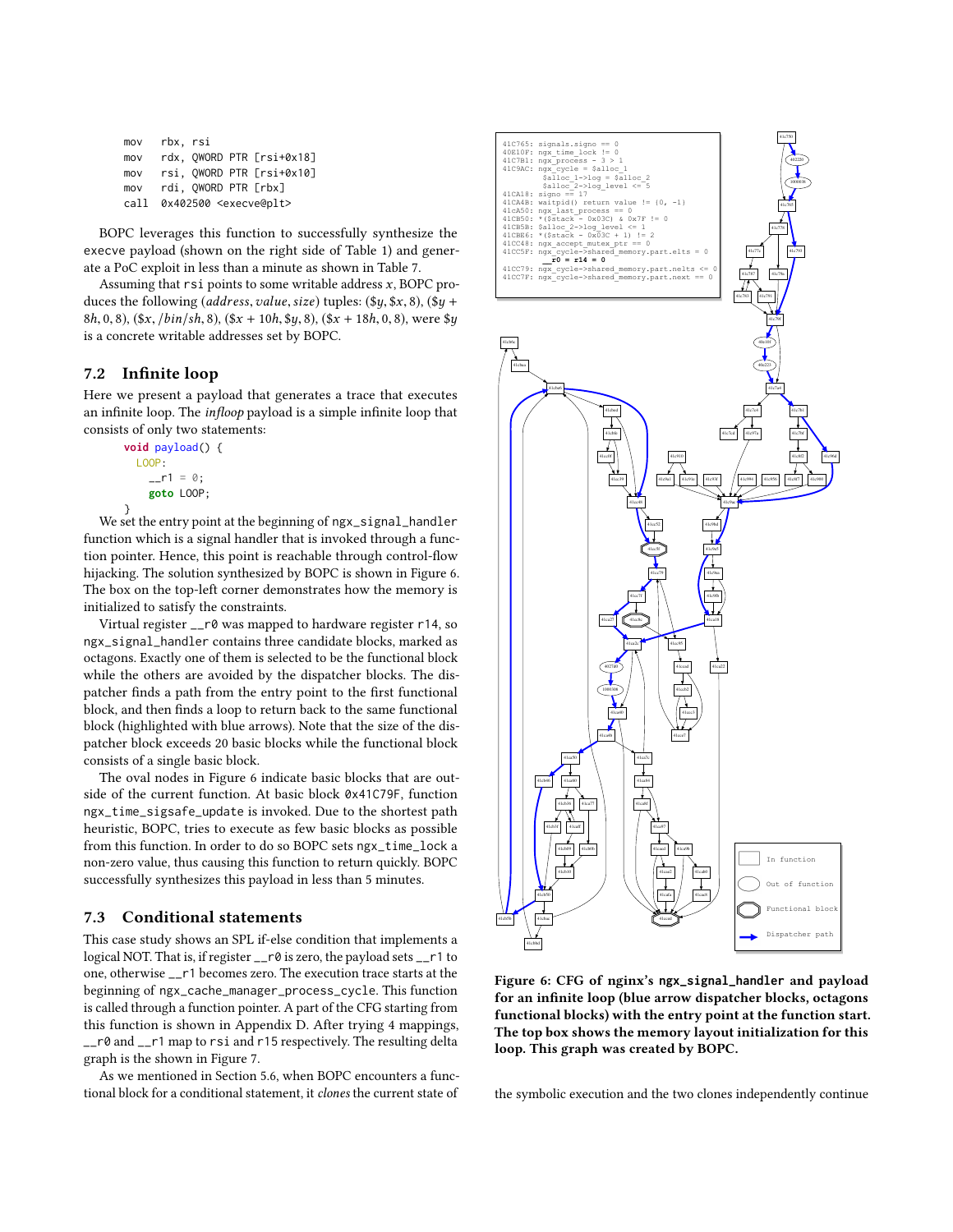<span id="page-11-0"></span>

Figure 7: A delta graph instance for an ifelse payload for nginx. The first node is the entry point. Blue nodes and edges **form the** minimum induced subgraph,  $H_k$ . **Statement** #4 **is a con-**<br>ditional, execution branches into two statements. Note that ditional, execution branches into two statements. Note that BOPC created this graph.

the execution. The constraints up to the conditional jump are the following:

```
0x41eb23 : $rdi = ngx_cycle_t* cycle
0x40f709 : *(ngx_event_flags + 1) == 0x2
0x41dfe3 : -r0 = rsi = 0x00x403cdb : $r15 = 0x1
           ngx_module_t ngx_core_module.index = 0
           $alloca_1 = *cycle
           ngx_core_conf_t* conf_ctx =
               *$alloca_1 + ngx_core_module.index * 8
0x403d06 : test rsi, rsi (__r0 != 0)
0x403d09 : jne 0x403d1b <ngx_set_environment+64>
```
If the condition is false and the jump is not taken, the following constraints are also added to the state.

```
0x403d0b : conf_ctx->environment != 0
0x403fd9 : __r1 = *($stack - 0x178) = 1;
```
When the condition is true, the execution trace will follow the "taken" branch of the trace. In this case the shortest path to the next functional block is  $403d1b \rightarrow 403d3d \rightarrow 403d4b \rightarrow 403d54 \rightarrow$  $403d5a \rightarrow 403fb4$  with a total length 6. Unfortunately, this cannot be used as a dispatcher block, due to an exception that is raised at <sup>403</sup>d4b. The register rsi, is <sup>1</sup> and therefore when we attempt to execute the following instruction: cmp BYTE PTR [rsi], 54h, we essentially try to dereference address 1. BOPC is aware of this exception, so it discards the current path and tries with the second shortest path. The second shortest path has length 7 and avoids the problematic block:  $403d1b \rightarrow 403d8b \rightarrow 4050ba \rightarrow 40511c \rightarrow$  $40513a \rightarrow 403d9c \rightarrow 403da5 \rightarrow 403fb4$ . This results in a new set of constraints as shown below:

```
0x403d1b : conf_ctx->env.elts = &elt (ngx_array_t*)
           conf_ctx->env.nelts == 0
0x4050ba : conf_ctx->env.nelts != $alloca_2->env.nalloc
0x40511c : conf_ctx->env.nelts += 1
0x40513a : $ret = conf_ctx->env.elts +
                 conf_ctx->env.nelts*conf_ctx->env.size
0x403d9c : $ret != 0
0x403da5 : conf_ctx->env.nelts != 0
0x403fb4 : -r1 = r15 = 0
```
#### 8 DISCUSSION AND FUTURE WORK

Our prototype demonstrates the feasibility and scalability of automatic construction of BOP chains through a high level language. However, we note some potential optimizations that we will consider for future versions of BOPC.

BOPC is limited by the granularity of basic blocks. That is, a combination of basic blocks could potentially lead to the execution of a desired SPL statement, while individual blocks might not. Take for instance an instruction that sets a virtual register to 1. Assume that a basic block initializes rcx to 0, while the following block increments it by 1; a pattern commonly encountered in loops. Although there is no functional block that directly sets rcx to 1, the combination of the previous two has the desired effect. BOPC can be expanded to address this issue if the basic blocks are coalesced into larger blocks that result in a new CFG.

BOPC sets several upper bounds defined by user inputs. These configurable bounds include the upper limit of (i) SPL payload permutations  $(P)$ , (ii) length of continuous blocks  $(L)$ , (iii) of minimum induced subgraphs extracted from the delta graph  $(N)$ , and  $(iv)$  dispatcher paths between a pair of functional blocks  $(K)$ . These upper bounds along with the timeout for symbolic execution, reduce the search space, but prune some potentially valid solutions. The evaluation of higher limits may result in alternate or more solutions being found by BOPC.

#### 9 CONCLUSION

Despite the deployment of strong control-flow hijack defenses such as CFI or shadow stacks, data-only code reuse attacks remain possible. So far, configuring these attacks relies on complex manual analysis to satisfy restrictive constraints for execution paths.

Our BOPC mechanism automates the analysis of the remaining attack surface and synthesis of exploit payloads. To abstract complexity from target programs and architectures, the payload is expressed in a high-level language. Our novel code reuse technique, Block Oriented Programming, maps statements of the payload to functional basic blocks. Functional blocks are stitched together through dispatcher blocks that satisfy the program CFG and avoid clobbering functional blocks. To find a solution for this NP-hard problem, we develop heuristics to prune the search space and to evaluate the most probable paths first.

The evaluation demonstrates that the majority of 13 payloads, ranging from typical exploit payloads to loops and conditionals are successfully mapped 81% of the time across 10 programs. Upon acceptance, we will release the source code of our proof of concept prototype along with all of our evaluation results. The prototype is available at [https://github.com/HexHive/BOPC.](https://github.com/HexHive/BOPC)

## 10 ACKNOWLEDGMENTS

We thank the anonymous reviewers for their insightful comments. This research was supported by ONR awards N00014-17-1-2513, N00014-17-1-2498, by NSF CNS-1408880, CNS-1513783, CNS-1801534, CNS-1801601, and a gift from Intel corporation. Any opinions, findings, and conclusions or recommendations expressed in this material are those of the authors and do not necessarily reflect the views of our sponsors.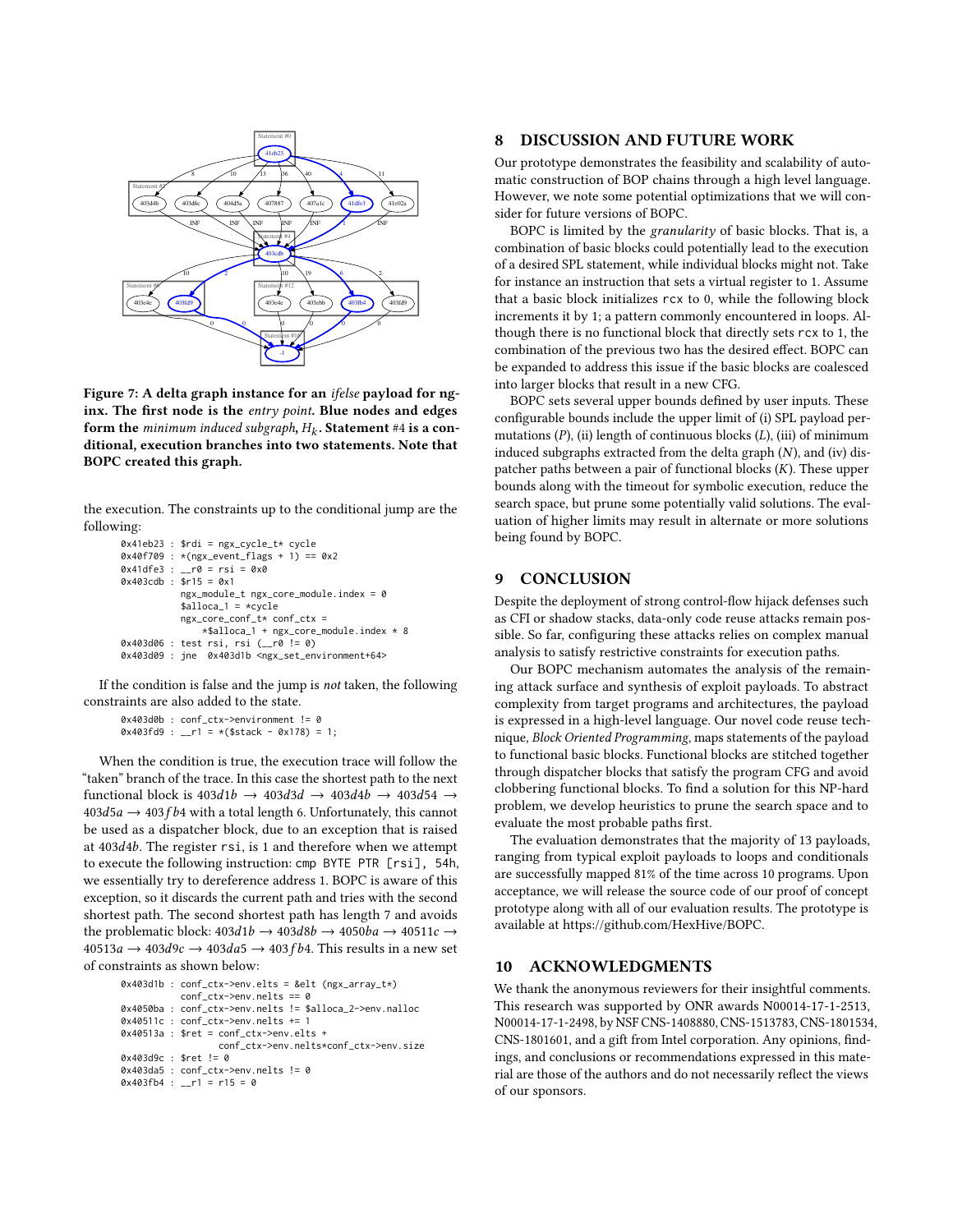#### **REFERENCES**

- <span id="page-12-10"></span>[1] Martín Abadi, Mihai Budiu, Úlfar Erlingsson, and Jay Ligatti. 2009. Control-flow integrity principles, implementations, and applications. ACM Transactions on Information and System Security (TISSEC) (2009).
- <span id="page-12-36"></span>Thanassis Avgerinos, Sang Kil Cha, Alexandre Rebert, Edward J Schwartz, Maverick Woo, and David Brumley. 2014. Automatic exploit generation. Commun. ACM 57, 2 (2014), 74–84.
- <span id="page-12-6"></span>[3] Tyler Bletsch, Xuxian Jiang, Vince W Freeh, and Zhenkai Liang. 2011. Jumporiented programming: a new class of code-reuse attack. In Proceedings of the 6th ACM Symposium on Information, Computer and Communications Security.
- <span id="page-12-11"></span>[4] Nathan Burow, Scott A Carr, Stefan Brunthaler, Mathias Payer, Joseph Nash, Per Larsen, and Michael Franz. 2018. Control-flow integrity: Precision, security, and performance. ACM Computing Surveys (CSUR) (2018).
- <span id="page-12-43"></span>[5] Cristian Cadar, Daniel Dunbar, Dawson R Engler, et al. 2008. KLEE: Unassisted and Automatic Generation of High-Coverage Tests for Complex Systems Programs.. In OSDI.
- <span id="page-12-18"></span>[6] Nicholas Carlini, Antonio Barresi, Mathias Payer, David Wagner, and Thomas R Gross. 2015. Control-Flow Bending: On the Effectiveness of Control-Flow Integrity.. In USENIX Security.
- <span id="page-12-35"></span>[7] Nicholas Carlini and David Wagner. 2014. ROP is Still Dangerous: Breaking Modern Defenses.. In USENIX Security.
- <span id="page-12-40"></span>[8] Miguel Castro, Manuel Costa, and Tim Harris. 2006. Securing software by enforcing data-flow integrity. In Proceedings of the 7th symposium on Operating systems design and implementation.
- <span id="page-12-24"></span>[9] Stephen Checkoway, Lucas Davi, Alexandra Dmitrienko, Ahmad-Reza Sadeghi, Hovav Shacham, and Marcel Winandy. 2010. Return-oriented programming without returns. In Proceedings of the 17th ACM conference on Computer and communications security.
- <span id="page-12-30"></span>[10] Yueqiang Cheng, Zongwei Zhou, Yu Miao, Xuhua Ding, Huijie DENG, et al. 2014. ROPecker: A generic and practical approach for defending against ROP attack. (2014).
- <span id="page-12-41"></span>[11] Thomas H. Cormen, Clifford Stein, Ronald L. Rivest, and Charles E. Leiserson. 2009. Introduction to Algorithms. The MIT press.
- <span id="page-12-0"></span>[12] Crispan Cowan, Calton Pu, Dave Maier, Jonathan Walpole, Peat Bakke, Steve Beattie, Aaron Grier, Perry Wagle, Qian Zhang, and Heather Hinton. 1998. Stackguard: automatic adaptive detection and prevention of buffer-overflow attacks.. In Usenix Security.
- <span id="page-12-55"></span>[13] CVEApache 2006. CVE-2006-3747: Off-by-one error in Apache 1.3.34. [https:](https://cve.mitre.org/cgi-bin/cvename.cgi?name=CVE-2006-3747) [//cve.mitre.org/cgi-bin/cvename.cgi?name=CVE-2006-3747.](https://cve.mitre.org/cgi-bin/cvename.cgi?name=CVE-2006-3747)
- <span id="page-12-48"></span>[14] CVEnginx 2013. CVE-2013-2028: Nginx http server chunked encoding buffer overflow 1.4.0. [https://cve.mitre.org/cgi-bin/cvename.cgi?name=CVE-2013-2028.](https://cve.mitre.org/cgi-bin/cvename.cgi?name=CVE-2013-2028)
- <span id="page-12-52"></span>[15] CVEnullhttpd 2004. CVE-2002-1496: Heap-based buffer overflow in Null HTTP Server 0.5.0. [https://cve.mitre.org/cgi-bin/cvename.cgi?name=CVE-2002-1496.](https://cve.mitre.org/cgi-bin/cvename.cgi?name=CVE-2002-1496)
- <span id="page-12-53"></span>[16] CVEopenssh 2001. CVE-2001-0144: Integer overflow in OpenSSH 1.2.27. [https:]( https://cve.mitre.org/cgi-bin/cvename.cgi?name=CVE-2001-0144) [//cve.mitre.org/cgi-bin/cvename.cgi?name=CVE-2001-0144.]( https://cve.mitre.org/cgi-bin/cvename.cgi?name=CVE-2001-0144)
- <span id="page-12-50"></span>[17] CVEorzhttpd 2009. CVE/bug in OrzHTTPd - Format String. [https://www.](https://www.exploit-db.com/exploits/10282/) [exploit-db.com/exploits/10282/.](https://www.exploit-db.com/exploits/10282/)
- <span id="page-12-47"></span>[18] CVEproftpd 2006. CVE-2006-5815: Stack buffer overflow in ProFTPD 1.3.0. [https:](https://cve.mitre.org/cgi-bin/cvename.cgi?name=CVE-2006-5815) [//cve.mitre.org/cgi-bin/cvename.cgi?name=CVE-2006-5815.](https://cve.mitre.org/cgi-bin/cvename.cgi?name=CVE-2006-5815)
- <span id="page-12-56"></span>[19] CVEsmbclient 2009. CVE-2009-1886: Format string vulnerability in smbclient 3.2.12. [https://cve.mitre.org/cgi-bin/cvename.cgi?name=CVE-2009-1886.](https://cve.mitre.org/cgi-bin/cvename.cgi?name=CVE-2009-1886)
- <span id="page-12-49"></span>[20] CVEsudo 2012. CVE-2012-0809: Format string vulnerability in SUDO 1.8.3. [https:](https://cve.mitre.org/cgi-bin/cvename.cgi?name=CVE-2012-0809) [//cve.mitre.org/cgi-bin/cvename.cgi?name=CVE-2012-0809.](https://cve.mitre.org/cgi-bin/cvename.cgi?name=CVE-2012-0809)
- <span id="page-12-54"></span>[21] CVEWireshark 2014. CVE-2014-2299: Buffer overflow in Wireshark 1.8.0. [https:](https://cve.mitre.org/cgi-bin/cvename.cgi?name=CVE-2014-2299) [//cve.mitre.org/cgi-bin/cvename.cgi?name=CVE-2014-2299.](https://cve.mitre.org/cgi-bin/cvename.cgi?name=CVE-2014-2299)
- <span id="page-12-51"></span>[22] CVEwuftpd 2001. CVE-2000-0573: Format string vulnerability in wu-ftpd 2.6.0. [https://cve.mitre.org/cgi-bin/cvename.cgi?name=CVE-2000-0573.](https://cve.mitre.org/cgi-bin/cvename.cgi?name=CVE-2000-0573)
- <span id="page-12-13"></span>[23] Thurston HY Dang, Petros Maniatis, and David Wagner. 2015. The performance cost of shadow stacks and stack canaries. In Proceedings of the 10th ACM Symposium on Information, Computer and Communications Security. ACM, 555–566.
- <span id="page-12-19"></span>[24] Lucas Davi, Ahmad-Reza Sadeghi, Daniel Lehmann, and Fabian Monrose. 2014. Stitching the Gadgets: On the Ineffectiveness of Coarse-Grained Control-Flow Integrity Protection.. In USENIX Security.
- <span id="page-12-31"></span>[25] Lucas Davi, Ahmad-Reza Sadeghi, and Marcel Winandy. 2011. ROPdefender: A detection tool to defend against return-oriented programming attacks. In Proceedings of the 6th ACM Symposium on Information, Computer and Communications Security.
- <span id="page-12-23"></span>Solar Designer. 1997. return-to-libc attack. Bugtraq, Aug (1997).
- <span id="page-12-38"></span>[27] Ren Ding, Chenxiong Qian, Chengyu Song, Bill Harris, Taesoo Kim, and Wenke Lee. 2017. Efficient Protection of Path-Sensitive Control Security. (2017).
- <span id="page-12-2"></span>[28] Tyler Durden. 2002. Bypassing PaX ASLR protection. Phrack magazine #59 (2002).
- <span id="page-12-20"></span>[29] Isaac Evans, Fan Long, Ulziibayar Otgonbaatar, Howard Shrobe, Martin Rinard, Hamed Okhravi, and Stelios Sidiroglou-Douskos. 2015. Control jujutsu: On the weaknesses of fine-grained control flow integrity. In Proceedings of the 22nd ACM SIGSAC Conference on Computer and Communications Security.
- <span id="page-12-26"></span>[30] Andreas Follner, Alexandre Bartel, Hui Peng, Yu-Chen Chang, Kyriakos Ispoglou, Mathias Payer, and Eric Bodden. 2016. PSHAPE: Automatically Combining Gadgets for Arbitrary Method Execution. In International Workshop on Security and Trust Management.
- <span id="page-12-21"></span>[31] Enes Göktas, Elias Athanasopoulos, Herbert Bos, and Georgios Portokalidis. 2014. Out of control: Overcoming control-flow integrity. In Security and Privacy (SP), 2014 IEEE Symposium on.
- <span id="page-12-25"></span>[32] Andrei Homescu, Michael Stewart, Per Larsen, Stefan Brunthaler, and Michael Franz. 2012. Microgadgets: size does matter in turing-complete return-oriented programming. In Proceedings of the 6th USENIX conference on Offensive Technologies. USENIX Association, 7–7.
- <span id="page-12-57"></span>[33] Hong Hu, Zheng Leong Chua, Sendroiu Adrian, Prateek Saxena, and Zhenkai Liang. 2015. Automatic Generation of Data-Oriented Exploits.. In USENIX Security.
- <span id="page-12-39"></span>[34] Hong Hu, Shweta Shinde, Sendroiu Adrian, Zheng Leong Chua, Prateek Saxena, and Zhenkai Liang. 2016. Data-oriented programming: On the expressiveness of non-control data attacks. In Security and Privacy (SP), 2016 IEEE Symposium on.
- <span id="page-12-32"></span>[35] Emily R Jacobson, Andrew R Bernat, William R Williams, and Barton P Miller. 2014. Detecting code reuse attacks with a model of conformant program execution. In International Symposium on Engineering Secure Software and Systems.
- <span id="page-12-46"></span>[36] Arthur B Kahn. 1962. Topological sorting of large networks. Commun. ACM (1962).
- <span id="page-12-7"></span>[37] V Katoch. [n. d.]. Whitepaper on bypassing aslr/dep. Technical Report. Secfence, Tech. Rep., September 2011.[Online]. Available: [http://www.exploit-db.com/](http://www.exploit-db.com/wp-content/themes/exploit/docs/17914.pdf) [wp-content/themes/exploit/docs/17914.pdf.](http://www.exploit-db.com/wp-content/themes/exploit/docs/17914.pdf)
- <span id="page-12-3"></span>[38] Kil3r and Bulba. 2000. Bypassing StackGuard and StackShield. Phrack magazine #53 (2000).
- <span id="page-12-45"></span>[39] James C King. 1976. Symbolic execution and program testing. Commun. ACM (1976).
- <span id="page-12-14"></span>[40] Volodymyr Kuznetsov, László Szekeres, Mathias Payer, George Candea, R Sekar, and Dawn Song. 2014. Code-Pointer Integrity.. In OSDI, Vol. 14. 00000.
- <span id="page-12-12"></span>[41] Microsoft. 2015. Visual Studio 2015 — Compiler Options — Enable Control Flow Guard. [https://msdn.microsoft.com/en-us/library/dn919635.aspx.](https://msdn.microsoft.com/en-us/library/dn919635.aspx)
- <span id="page-12-4"></span>[42] Tilo Müller. 2008. ASLR smack & laugh reference. Seminar on Advanced Exploitation Techniques (2008).
- <span id="page-12-58"></span>[43] Urban Müller. 1993. Brainfuck–an eight-instruction turing-complete programming language. Available at the Internet address http://en. wikipedia. org/wiki/Brainfuck (1993).
- <span id="page-12-15"></span>[44] Ben Niu and Gang Tan. 2014. Modular control-flow integrity. ACM SIGPLAN Notices 49 (2014).
- <span id="page-12-16"></span>[45] Ben Niu and Gang Tan. 2015. Per-input control-flow integrity. In Proceedings of the 22nd ACM SIGSAC Conference on Computer and Communications Security.
- <span id="page-12-33"></span><span id="page-12-27"></span>[46] Pakt. 2013. ropc: A turing complete ROP compiler. [https://github.com/pakt/ropc.](https://github.com/pakt/ropc) [47] Vasilis Pappas. 2012. kBouncer: Efficient and transparent ROP mitigation. tech. rep. Citeseer (2012).
- <span id="page-12-1"></span>[48] PAX-TEAM. 2003. PaX ASLR (Address Space Layout Randomization). [http:](http://pax.grsecurity.net/docs/aslr.txt) [//pax.grsecurity.net/docs/aslr.txt.](http://pax.grsecurity.net/docs/aslr.txt)
- <span id="page-12-37"></span>[49] Mathias Payer, Antonio Barresi, and Thomas R Gross. 2015. Fine-grained controlflow integrity through binary hardening. In International Conference on Detection of Intrusions and Malware, and Vulnerability Assessment.
- <span id="page-12-34"></span>[50] Michalis Polychronakis and Angelos D Keromytis. 2011. ROP payload detection using speculative code execution. In Malicious and Unwanted Software (MAL-WARE), 2011 6th International Conference on.
- <span id="page-12-5"></span>Gerardo Richarte et al. 2002. Four different tricks to bypass stackshield and stackguard protection. World Wide Web (2002).
- <span id="page-12-28"></span>[52] Jonathan Salwan and Allan Wirth. 2012. ROPGadget. [https://github.com/](https://github.com/JonathanSalwan/ROPgadget) [JonathanSalwan/ROPgadget.](https://github.com/JonathanSalwan/ROPgadget)
- <span id="page-12-22"></span>[53] Felix Schuster, Thomas Tendyck, Christopher Liebchen, Lucas Davi, Ahmad-Reza Sadeghi, and Thorsten Holz. 2015. Counterfeit object-oriented programming: On the difficulty of preventing code reuse attacks in C++ applications. In Security and Privacy (SP), 2015 IEEE Symposium on.
- <span id="page-12-29"></span>[54] Edward J Schwartz, Thanassis Avgerinos, and David Brumley. 2011. Q: Exploit Hardening Made Easy.. In USENIX Security Symposium
- <span id="page-12-42"></span>[55] Koushik Sen, Darko Marinov, and Gul Agha. 2005. CUTE: a concolic unit testing engine for C. In ACM SIGSOFT Software Engineering Notes, Vol. 30. ACM, 263–272.
- <span id="page-12-8"></span>Hovav Shacham. 2007. The Geometry of Innocent Flesh on the Bone: Returninto-libc without Function Calls (on the x86). In Proceedings of CCS 2007, Sabrina De Capitani di Vimercati and Paul Syverson (Eds.). ACM Press, 552–61.
- <span id="page-12-9"></span>[57] Hovav Shacham, Matthew Page, Ben Pfaff, Eu-Jin Goh, Nagendra Modadugu, and Dan Boneh. 2004. On the effectiveness of address-space randomization. In Proceedings of the 11th ACM conference on Computer and communications security.
- <span id="page-12-44"></span>[58] Yan Shoshitaishvili, Ruoyu Wang, Christopher Salls, Nick Stephens, Mario Polino, Andrew Dutcher, John Grosen, Siji Feng, Christophe Hauser, Christopher Kruegel, et al. 2016. SOK:(State of) The Art of War: Offensive Techniques in Binary Analysis. In Security and Privacy (SP), 2016 IEEE Symposium on.
- <span id="page-12-17"></span>[59] Jack Tang and Trend Micro Threat Solution Team. 2015. Exploring control flow guard in windows 10. Available at ["http://blog.trendmicro.com/](http://blog.trendmicro.com/trendlabs-security-intelligence/exploring-control-flow-guard-in-windows-10) [trendlabs-security-intelligence/ exploring-control-flow-guard-in-windows-10"](http://blog.trendmicro.com/trendlabs-security-intelligence/exploring-control-flow-guard-in-windows-10)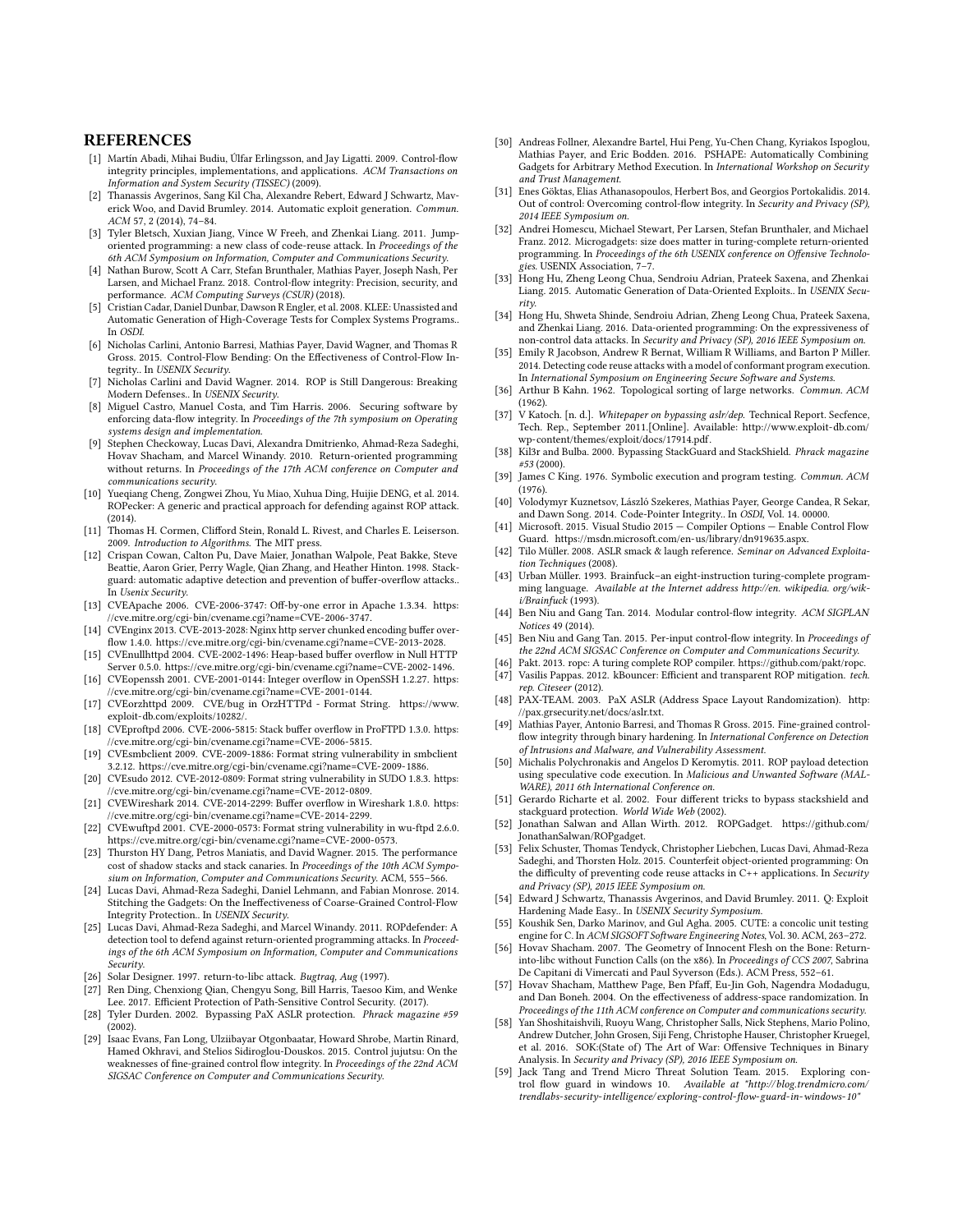$(2015)$ 

- <span id="page-13-3"></span>[60] The Chromium Projects. [n. d.]. Control Flow Integrity The Chromium Projects. ["https://www.chromium.org/developers/testing/control-flow-integrity"](https://www.chromium.org/developers/testing/control-flow-integrity).
- <span id="page-13-2"></span>[61] Caroline Tice, Tom Roeder, Peter Collingbourne, Stephen Checkoway, Úlfar Erlingsson, Luis Lozano, and Geoff Pike. 2014. Enforcing Forward-Edge Control-Flow Integrity in GCC & LLVM.. In USENIX Security.
- <span id="page-13-8"></span>[62] Takeaki Uno. 1997. Algorithms for enumerating all perfect, maximum and maximal matchings in bipartite graphs. Algorithms and Computation (1997).
- <span id="page-13-0"></span>[63] Arjan van de Ven and Ingo Molnar. 2004. Exec shield. [https://www.redhat.com/](https://www.redhat.com/f/pdf/rhel/WHP0006US_Execshield.pdf) [f/pdf/rhel/WHP0006US\\_Execshield.pdf.](https://www.redhat.com/f/pdf/rhel/WHP0006US_Execshield.pdf)
- <span id="page-13-4"></span>[64] Victor van der Veen, Dennis Andriesse, Enes Göktaş, Ben Gras, Lionel Sambuc, Asia Slowinska, Herbert Bos, and Cristiano Giuffrida. 2015. Practical Context-Sensitive CFI. In Proceedings of the 22nd Conference on Computer and Communications Security (CCS'15).
- <span id="page-13-5"></span>[65] Victor van der Veen, Dennis Andriesse, Manolis Stamatogiannakis, Xi Chen, Herbert Bos, and Cristiano Giuffrida. 2017. The Dynamics of Innocent Flesh on the Bone: Code Reuse Ten Years Later. In Proceedings of the 2017 ACM SIGSAC Conference on Computer and Communications Security, CCS 2017, Dallas, TX, USA, October 30 - November 03, 2017. 1675–1689. [https://doi.org/10.1145/3133956.](https://doi.org/10.1145/3133956.3134026) [3134026](https://doi.org/10.1145/3133956.3134026)
- <span id="page-13-1"></span>[66] RN Wojtczuk. 2001. The advanced return-into-lib (c) exploits: PaX case study. Phrack Magazine, Volume 0x0b, Issue 0x3a, Phile#  $0x04$  of  $0x0e$  (2001).
- <span id="page-13-9"></span>[67] Jin Y Yen. 1971. Finding the k shortest loopless paths in a network. management Science 17, 11 (1971), 712–716.

## <span id="page-13-7"></span>A EXTENDED BACKUS-NAUR FORM OF SPL

| $\langle SPL\rangle$<br>$\langle \textit{stmts} \rangle$<br>$\langle$ stmt $\rangle$ | $ ::= \text{ void payload() } \{ \langle \text{stmts} \rangle \}$<br>$ ::= (\langle \mathit{stmt} \rangle \mid \langle \mathit{label} \rangle)^* \langle \mathit{return} \rangle?$<br>$\Rightarrow$ $\langle \text{varset} \rangle \mid \langle \text{regset} \rangle \mid \langle \text{regmod} \rangle \mid \langle \text{call} \rangle$<br>$\langle \textit{memwr} \rangle   \langle \textit{memrd} \rangle   \langle \textit{cond} \rangle   \langle \textit{jump} \rangle$<br>$\mathbf{L}$ |
|--------------------------------------------------------------------------------------|-------------------------------------------------------------------------------------------------------------------------------------------------------------------------------------------------------------------------------------------------------------------------------------------------------------------------------------------------------------------------------------------------------------------------------------------------------------------------------------------------|
| $\langle \textit{varset} \rangle$                                                    | $ ::= \textbf{int64} \langle var \rangle = \langle \text{rvalue} \rangle;$<br>$\int \int (var) = \{ \langle \text{value} \rangle (\langle \text{value} \rangle)^* \};$<br>$\mathbf{L}$<br>  string $\langle var \rangle = \langle str \rangle$ ;                                                                                                                                                                                                                                                |
|                                                                                      | $\langle \text{regset} \rangle$ ::= $\langle \text{reg} \rangle$ = $\langle \text{rvalue} \rangle$ ;                                                                                                                                                                                                                                                                                                                                                                                            |
|                                                                                      | $\langle regmod \rangle ::= \langle reg \rangle \langle op \rangle = \langle number \rangle;$                                                                                                                                                                                                                                                                                                                                                                                                   |
|                                                                                      | $\langle \textit{memwr} \rangle ::= \sqrt[t]{\textit{reg}} = \langle \textit{reg} \rangle;$                                                                                                                                                                                                                                                                                                                                                                                                     |
|                                                                                      | $\langle \textit{memrd} \rangle$ ::= $\langle \textit{reg} \rangle$ = $\langle \textit{reg} \rangle$ ;                                                                                                                                                                                                                                                                                                                                                                                          |
|                                                                                      | $\langle \text{call} \rangle$ ::= $\langle \text{var} \rangle$ ( $(\epsilon   \langle \text{reg} \rangle), \langle \text{reg} \rangle)^*$ );                                                                                                                                                                                                                                                                                                                                                    |
|                                                                                      | $\langle label \rangle$ ::= $\langle var \rangle$ :                                                                                                                                                                                                                                                                                                                                                                                                                                             |
| $\langle cond \rangle$                                                               | $\equiv$ if ( $\langle reg \rangle$ $\langle compop \rangle$ $\langle number \rangle$ ) goto $\langle var \rangle$ ;                                                                                                                                                                                                                                                                                                                                                                            |
|                                                                                      | $\langle jump \rangle$ ::= goto $\langle var \rangle$ ;                                                                                                                                                                                                                                                                                                                                                                                                                                         |
|                                                                                      | $\langle return \rangle$ ::= <b>returnto</b> $\langle number \rangle$ ;                                                                                                                                                                                                                                                                                                                                                                                                                         |
|                                                                                      |                                                                                                                                                                                                                                                                                                                                                                                                                                                                                                 |
| $\langle reg \rangle$                                                                | $:=$ $\frac{r}{2}$ $\frac{r}{q}$ $\frac{r}{q}$                                                                                                                                                                                                                                                                                                                                                                                                                                                  |
| $\langle \text{regid} \rangle$ := [0-7]                                              |                                                                                                                                                                                                                                                                                                                                                                                                                                                                                                 |
|                                                                                      | $\langle var \rangle$ := [a-zA-Z_][a-zA-Z_0-9]*                                                                                                                                                                                                                                                                                                                                                                                                                                                 |
|                                                                                      | $\langle number \rangle$ := ('+'   '-') [0-9]+   '0x'[0-9a-fA-F]+                                                                                                                                                                                                                                                                                                                                                                                                                               |
|                                                                                      | $\langle \text{rvalue} \rangle$ := $\langle \text{number} \rangle   \, \hat{\mathcal{E}} \, \langle \text{var} \rangle$                                                                                                                                                                                                                                                                                                                                                                         |
| $\langle str \rangle$ := $[.]^*$                                                     |                                                                                                                                                                                                                                                                                                                                                                                                                                                                                                 |
| $\langle op \rangle$                                                                 | $\; :=\; ' + ' \mid ' - ' \mid ' \star ' \mid ' / ' \mid ' \& ' \mid ' \mid ' \sim ' \mid ' < ' \mid ' < '$                                                                                                                                                                                                                                                                                                                                                                                     |
|                                                                                      | $\langle \textit{cmpop} \rangle$ := '==' '!=' '>' '>=' '<' '<='                                                                                                                                                                                                                                                                                                                                                                                                                                 |
|                                                                                      |                                                                                                                                                                                                                                                                                                                                                                                                                                                                                                 |

# <span id="page-13-6"></span>B STITCHING BOP GADGETS IS NP-HARD

We present the NP-hardness proof for the BOP Gadget stitching problem. This problem reduces to the problem of finding the minimum induced subgraph  $H_k$  in a delta graph. Furthermore, we show<br>that this problem cannot even be approximated that this problem cannot even be approximated.

<span id="page-13-10"></span>

Figure 8: An delta graph instance. The nodes along the black edges form a flat delta graph. In this case, the minimum induced subgraph,  $H_k$  is  $A_3, B_1, C_1, D_1$ , with a total weight of 20,<br>which is also the shortest nath from  $A_2$  to  $D_k$ . When delta which is also the *shortest path* from  $A_3$  to  $D_1$ . When delta graph is not flat (assume that we add the blue edges), the shortest path nodes constitute an induced subgraph with a total weight of 70. However  $H_k$  has total weight 34 and contains  $A_3, B_2, C_1, D_2$ . Finally, the problem of finding the minimum induced subgraph becomes equivalent to finding a kclique if we add the red edges with  $\infty$  cost between all nodes in the same set.

Let  $\delta G$  be a *multipartite* directed weighted delta graph with  $k$ sets. Our goal is to select exactly one node (i.e., functional block) from each set and form the *induced subgraph*  $H_k$ , such that the total<br>weight of all of edges is *minimized*. weight of all of edges is minimized:

$$
\min_{H_k \subset \delta G} \sum_{e \in H_k} \text{distance}(e) \tag{1}
$$

A  $\delta G$  is flat, when all edges from  $i^{th}$  set are towards  $(i + 1)^{th}$  set.<br>A nodes and the black edges in Figure 8 are such an example. In The nodes and the black edges in [Figure 8](#page-13-10) are such an example. In this case, the minimum induced subgraph, is the minimum among all shortest paths that start from some node in the first set and end in any node in the last set. However, if the  $\delta G$  is not flat (i.e., the SPL payload contains jump statements, so edges from  $i^{th}$  set can<br>go anywhere), the shortest path anaroach does not work any more go anywhere), the shortest path approach does not work any more. Going back in [Figure 8,](#page-13-10) if we make some loops (add the blue edges), the previous approach does not give the correct solution.

It turns out that the problem is NP-hard if the  $\delta G$  is not flat . To prove this, we will use a reduction from K-Clique: First we apply some equivalent transformations to the problem. Instead of having K independent sets, we add an edge with  $\infty$  weight between every pair on the same set, as shown in [Figure 8](#page-13-10) (red edges). Then, the minimum weight K-induced subgraph  $H_k$ , cannot have two nodes<br>from the same set, as this would imply that  $H_k$  contains an edge from the same set, as this would imply that  $H_k$  contains an edge<br>with  $\infty$  weight with ∞ weight.

Let  $R$  be an undirected un-weighted graph that we want to check whether it has a  $k$ -clique. That is, we want to check whether  $clique(R, k)$  is True or not. Thus, we create a new directed graph ′ as follows:

- R' contains all the nodes from R<br>•  $\forall$  edge  $(u, z) \in R$ , we add the e
- $\forall$  edge  $(u, v) \in R$ , we add the edges  $(u, v)$  and  $(v, u)$  in  $R'$ <br>with weight  $-0$ with *weight* =  $0$